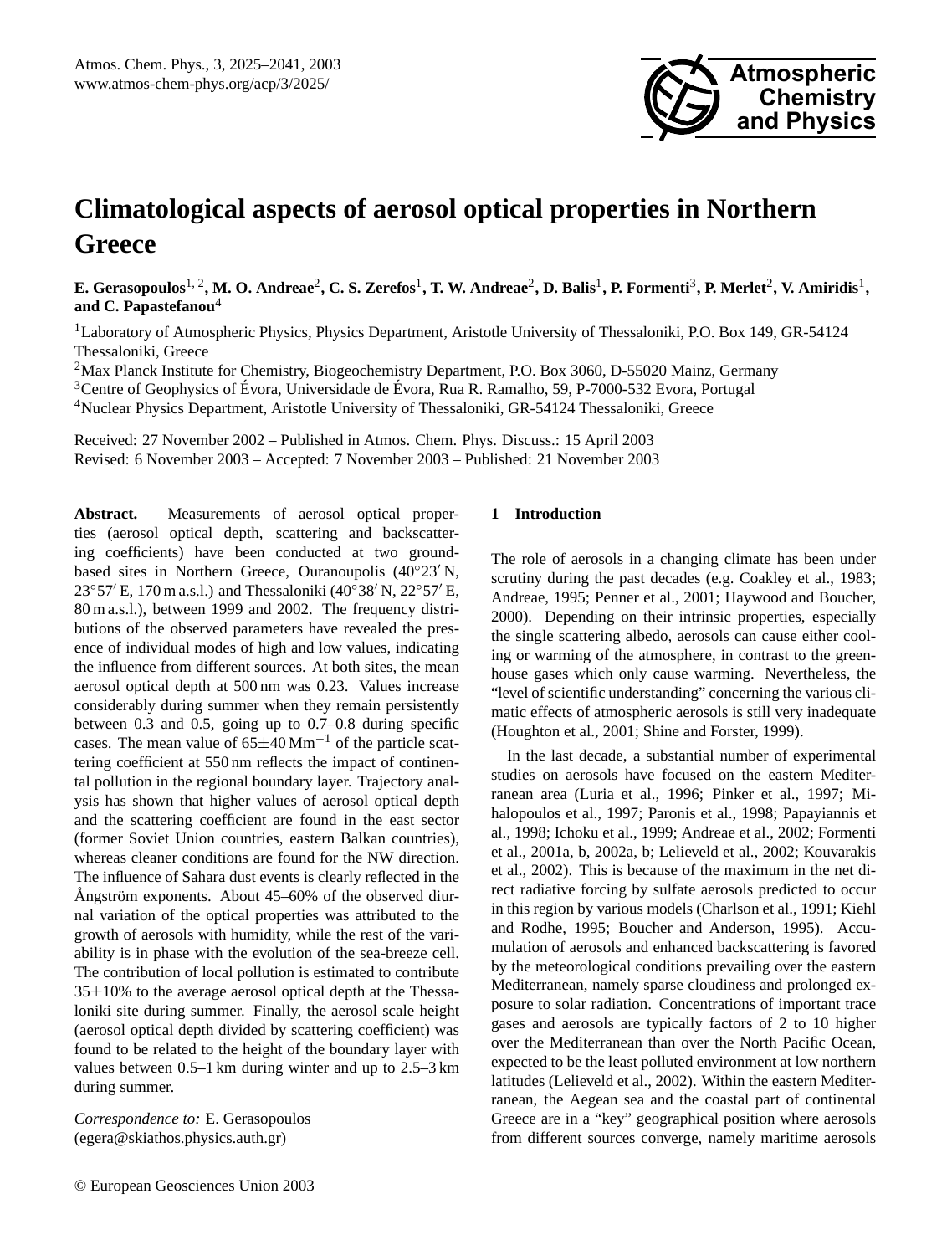from sea spray; mineral dust from North Africa; and anthropogenic aerosols from the highly populated urban centers and industrial areas, as well as seasonal biomass burning (Formenti et al., 2002a; 2002b). In the lower troposphere over the Mediterranean, European pollution is mainly responsible for the reduction of air quality, particularly during summer, whereas in the free troposphere pollution is largely determined by transboundary and even intercontinental transport (Lelieveld et al., 2002; Balis et al., 2003; Eisinger and Burrows, 1998; Zerefos et al., 2000).

Furthermore, the impact of aerosols on the photochemical activity and thus on the air quality of the region is very important and has been studied extensively during the Photochemical Activity and Ultraviolet Radiation (PAUR) campaigns (Zerefos et al., 2002) that took place in the Northern Aegean (1996) and on Crete (1999). These studies showed that various (in type and quantity) aerosols can modulate the solar UV radiation reaching the Earth's surface in such a way that it can mask changes induced from total ozone itself (Kylling et al., 1997). Moreover, in the presence of high tropospheric ozone (Kourtidis et al., 2002) and high absorbing aerosols from the Sahara desert, reduction in the UV and in associated photolysis rates have been measured even if total ozone decreases (Balis et al., 2002).

In this paper, we present the results of an extended time series (1999–2002) of measurements of the optical characteristics of aerosols (optical depth, scattering and backscattering coefficient, Ångström exponent, backscatter ratio), and thereby establish a climatology of aerosols in the region. Following the description of the instrumentation and data analysis methodology (Sect. 2), the basic statistical properties of the measured and calculated quantities are presented together with their frequency distributions (Sect. 3.1). In Sect. 3.2, the source distribution of aerosols with different properties is investigated via air mass trajectory analysis. The temporal variation of aerosol optical properties for two time-scales, seasonal and diurnal, is then described (Sects. 3.3, 3.4, respectively), and finally an estimation of the contribution of local pollution sources (Sect. 4.1) and of the aerosol scale height (Sect. 4.2) is attempted. The following notation for the optical properties of aerosols will be used in the text:

AOD=aerosol optical depth,

 $\mathring{a}_{\tau}$ =Ångström exponent calculated from aerosol optical depths at different wavelengths,

 $\mathring{a}_{\tau} = -\ln[\tau(\lambda_1)/\tau(\lambda_2)]/\ln(\lambda_1/\lambda_2)$ 

(e.g. Weller et al., 1998),  $\sigma_{sp}$ = scattering coefficient,

 $\sigma_{\text{bsp}}$ = back-scattering coefficient,

 $a_{\sigma}$ =Ångström exponent calculated from scattering coefficients at different wavelengths,

β=backscatter ratio ( $\sigma_{\rm bsp}/\sigma_{\rm sp}$ ).

# **2 Instrumentation and methodology**

## 2.1 Site description

Measurements of aerosol optical properties have been conducted at two ground-based sites in Northern Greece between 1999 and 2002. The first station is situated in the region of Ouranoupolis (Mount Athos Observatory, MAO,  $40^{\circ}23'$  N,  $23°57′$  E, 170 m a.s.l.), a rural area in the Chalkidiki peninsula, 100 km east of Thessaloniki, the closest major city with a population of approximately 1 million. The second station is located in an urban setting at the Laboratory of Atmospheric Physics in Thessaloniki (LAP,  $40^{\circ}38'$  N,  $22^{\circ}57'$  E, 80 m a.s.l.). Both sites face the Aegean Sea to the south and are situated along the expected pathway through which pollution from central and eastern Europe influences aerosol loading over the Eastern Mediterranean.

# 2.2 Instrumentation

At MAO, a multi-filter rotating shadowband radiometer (MFR-7 Yankee Env. System Inc., Turner Falls, MA) has been providing 1-min average aerosol optical depths (AOD) at five wavelengths (415, 501, 615, 675 and 867 nm) since June 1999, with a gap from September 2000 until June 2001 due to instrument malfunctioning. A three wavelength (450, 550 and 700 nm) integrating nephelometer (TSI 3563, TSI Inc., St Paul, MN) has been also providing continuous measurements (2-min resolution) of the particle light scattering coefficients for both total scattering ( $\sigma_{sp}$ ) and back-scattering  $(\sigma_{bsp})$  for the same period, with minor gaps from September to middle November 1999 and from April to July 2001. A second multi-filter rotating shadowband radiometer of the same type has been operating at LAP since February 2001. Valid measurements from the MFR were obtainable during day-time under clear sky conditions only. Gaps in the time series are associated with either total cloudiness, enhanced during the fall-winter period, or with power failures at Ouranoupolis after severe weather phenomena (thundershowers, snowfall etc.). Regular calibration checks and instrument maintenance have been performed during the period of operation.

# 2.3 Methods

A detailed description of the operation principles of the MFR can be found in Harrison et al. (1994a), and a considerable number of publications have suggested various algorithms for the retrieval of aerosol optical depths from measurements of the direct solar irradiance (e.g. Bruegge at al., 1992; Michalsky et al., 2001; Alexandrov et al., 2002a). The procedure followed in the present study is described below:

At first, the Langley linear regression technique (Harrison et al., 1994b) was applied to morning and afternoon data with airmass, m, between 2 and 6. This provided us with the solar constant  $I<sub>o</sub>$  estimated from the intercept of the regression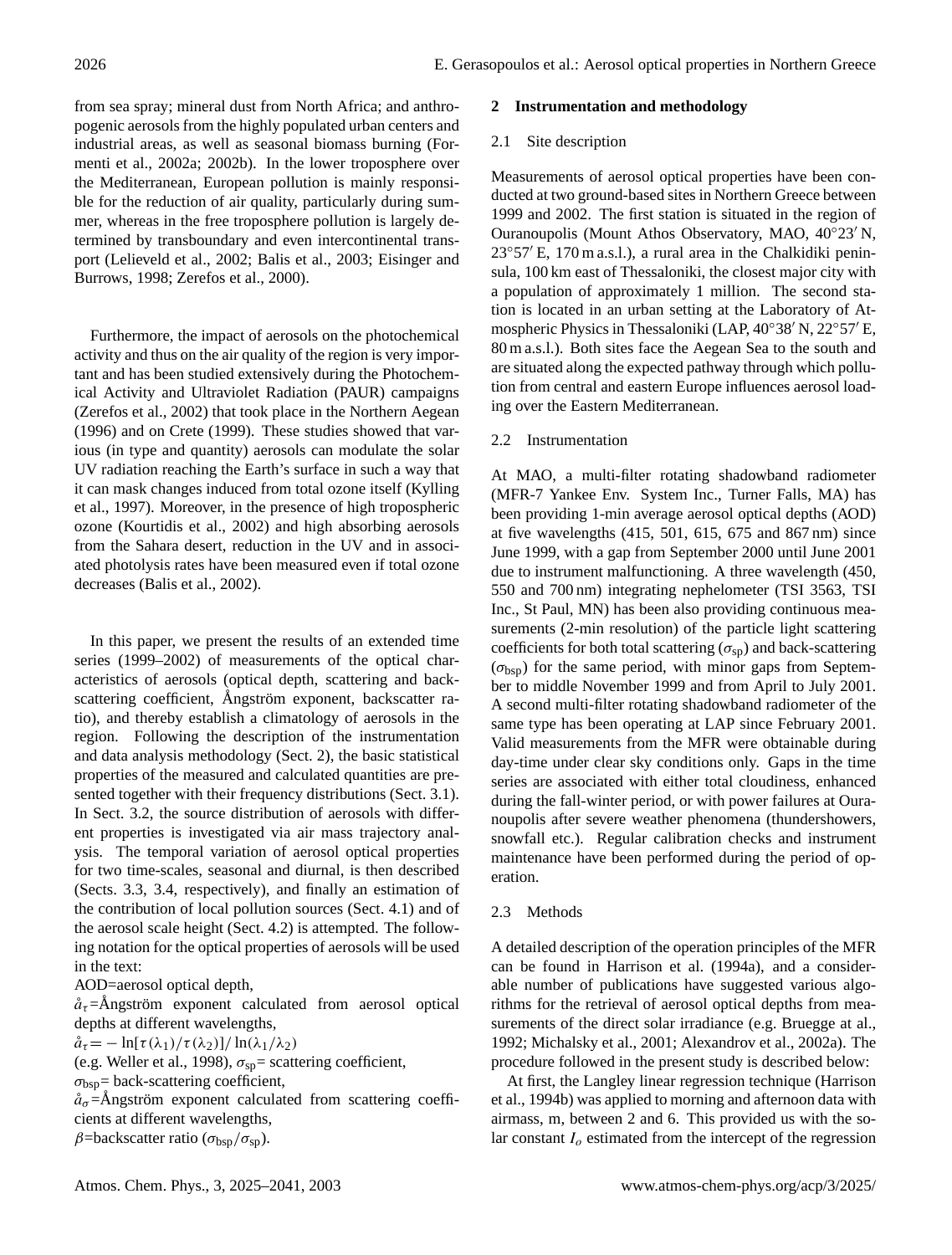| <b>Table 1.</b> Basic statistical quantities from daily values for: a) aerosol optical depth (AOD) calculated at MAO (June 1999–August 2000                                       |
|-----------------------------------------------------------------------------------------------------------------------------------------------------------------------------------|
| and July 2001–Mar 2002) and LAP (February 2001–March 2002), b) scattering ( $\sigma_{SD}$ ) and backscattering ( $\sigma_{bSD}$ ) coefficients at MAO (June                       |
| 1999–March 2002), c) Ångström exponents from optical depths $(\hat{a}_{\tau})$ and scattering coefficients $(\hat{a}_{\sigma})$ , and backscatter ratio ( $\beta$ ). Averages are |
| accompanied by their standard deviation. Note that no direct comparison between the stations is feasible from this table since the values do                                      |
| not correspond to a common period (see Sect. 4.1 for a comparison).                                                                                                               |

| a)         |                            |                                 |                     |                                   |                 |                               | AOD                                     |                  |                |                 |                     |  |
|------------|----------------------------|---------------------------------|---------------------|-----------------------------------|-----------------|-------------------------------|-----------------------------------------|------------------|----------------|-----------------|---------------------|--|
|            | <b>MAO</b><br>414 nm       |                                 | $500 \,\mathrm{nm}$ |                                   |                 | 614 nm                        |                                         | $671 \text{ nm}$ |                | 867 nm          |                     |  |
| Average    | $0.30 \pm 0.16$            |                                 |                     |                                   | $0.23 \pm 0.13$ |                               | $0.17 \pm 0.10$                         | $0.15 \pm 0.08$  |                | $0.11 \pm 0.06$ |                     |  |
| Maximum    | 0.92                       |                                 |                     |                                   | 0.69            |                               | 0.53                                    |                  | 0.48           |                 | 0.47                |  |
|            | Minimum<br>0.042           |                                 |                     |                                   | 0.028           |                               | 0.025                                   | 0.025            |                | 0.020           |                     |  |
| LAP        |                            |                                 |                     |                                   |                 |                               |                                         |                  |                |                 |                     |  |
|            | $0.32 \pm 0.20$<br>Average |                                 |                     | $0.23 \pm 0.15$                   |                 | $0.14 \pm 0.10$               |                                         | $0.11 \pm 0.09$  |                | $0.10 \pm 0.07$ |                     |  |
|            | Maximum<br>1.02            |                                 |                     | 0.77                              |                 | 0.58                          |                                         | 0.54             |                | 0.54            |                     |  |
|            | Minimum<br>0.073           |                                 |                     | 0.050                             |                 | 0.012                         |                                         |                  | 0.010          |                 | 0.026               |  |
| b)         |                            | $\sigma_{\rm sp}~(\rm Mm^{-1})$ |                     |                                   |                 |                               | $\sigma_{bsp}$ (Mm <sup>-1</sup> )      |                  |                |                 |                     |  |
| <b>MAO</b> |                            | 450 nm                          |                     | 550 nm                            |                 | 700 nm<br>$450 \,\mathrm{nm}$ |                                         | 550 nm           |                |                 | $700 \,\mathrm{nm}$ |  |
| Average    |                            | $91 + 54$                       |                     | $65 + 40$                         | $44 + 27$       |                               | $7.7 + 4.6$                             |                  | $6.4 \pm 3.5$  |                 | $5.3 \pm 2.8$       |  |
| Maximum    | 337                        |                                 | 246                 |                                   | 161             |                               | 26.0                                    |                  | 21.1           |                 | 17.4                |  |
| Minimum    | 9.9                        |                                 | 8.3                 |                                   | 5.6             |                               | 0.1                                     |                  | 0.8            |                 | 0.9                 |  |
|            | $\mathbf{c})$              |                                 |                     | $\ddot{a}_{\tau}$                 |                 |                               | $\ddot{a}_{\sigma}$                     |                  | $\beta$        |                 |                     |  |
|            |                            |                                 |                     | $(867 \text{ nm}/414 \text{ nm})$ |                 |                               | $(700 \,\mathrm{nm}/450 \,\mathrm{nm})$ |                  | 550 nm         |                 |                     |  |
|            |                            |                                 | <b>MAO</b>          |                                   | LAP             |                               | <b>MAO</b>                              |                  | <b>MAO</b>     |                 |                     |  |
|            | Average                    |                                 | $1.4 \pm 0.4$       |                                   | $1.6 \pm 0.3$   |                               | $1.7 \pm 0.4$                           |                  | $0.1 \pm 0.02$ |                 |                     |  |
|            | Maximum                    |                                 | 2.25                |                                   | 2.21            |                               | 2.33                                    |                  | 0.16           |                 |                     |  |
|            |                            | Minimum                         | 0.18                |                                   | 0.4             |                               | $-0.10$                                 |                  |                | 0.05            |                     |  |

line. This procedure was applied to each clear-sky day that showed a log-linear relationship between irradiance and airmass, regardless of the optical depth obtained from the slope of the regression line. The solar constants were then corrected for the Sun-Earth distance (Iqbal, 1983). The inclusion of periods with high amounts of aerosols over the station produced a bias in the estimates of  $I<sub>o</sub>$  that showed up as a positive correlation between optical depth (slope) and solar constant (intercept). To eliminate these biased values, a threshold value of optical depth was chosen for each wavelength, below which  $I_0$ 's dependence on optical depth was statistically non-significant. The remaining cases were filtered to eliminate days with significant variability of optical depth within the day, and the same days were used for all wavelengths. Finally, trend analysis on  $I<sub>o</sub>$  was used to determine a possible physical deterioration of the filters or photodiode detectors, and a linear regression provided the final  $I<sub>o</sub>$  values to be used for each wavelength along the whole period.

The Beer-Lambert-Bouguer law  $(I = I_0 \cdot e^{-\tau \cdot m})$  was next applied to derive instantaneous measurements of the total optical depth (one-minute time resolution). Finally, aerosol optical depths (AODs) for the five wavelengths were obtained by subtracting the contribution of Rayleigh scattering and ozone absorption from the total optical depth. The wavelength dependent optical depth of Rayleigh scattering was calculated from the formula of Hansen and Travis (1974) using a time series of pressure available for Thessaloniki. The ozone optical depth was extracted using the ozone absorption coefficients for each wavelength and the total column of ozone available from the operation of a double monochromator Brewer ozone spectrophotometer at Thessaloniki (Bais et al., 1996), as well as from Earth-Probe Total Ozone Mapping Spectrometer (TOMS) data (http://toms.gsfc.nasa.gov). For the calculation of the airmass, m, we used the formula suggested by Hansen and Travis (1974). Results from different formulas (Young, 1994; Kasten and Young, 1989; Rosenberg, 1966), also taking into account atmospheric refraction and the effects of a spherical Earth on the atmospheric path of radiance, were compared. The average percentage difference of each airmass value calculated by the different formulae from their mean increased from 0.2% to 1.7% for the airmass range of 2–6 that we used.

From the 1-min resolution measurements those parts affected by cloudiness were easily identified and removed, although the presence of thin cirrus clouds inducing slight increase in optical depth was difficult to distinguish from changes in the atmospheric conditions due to aerosol loading.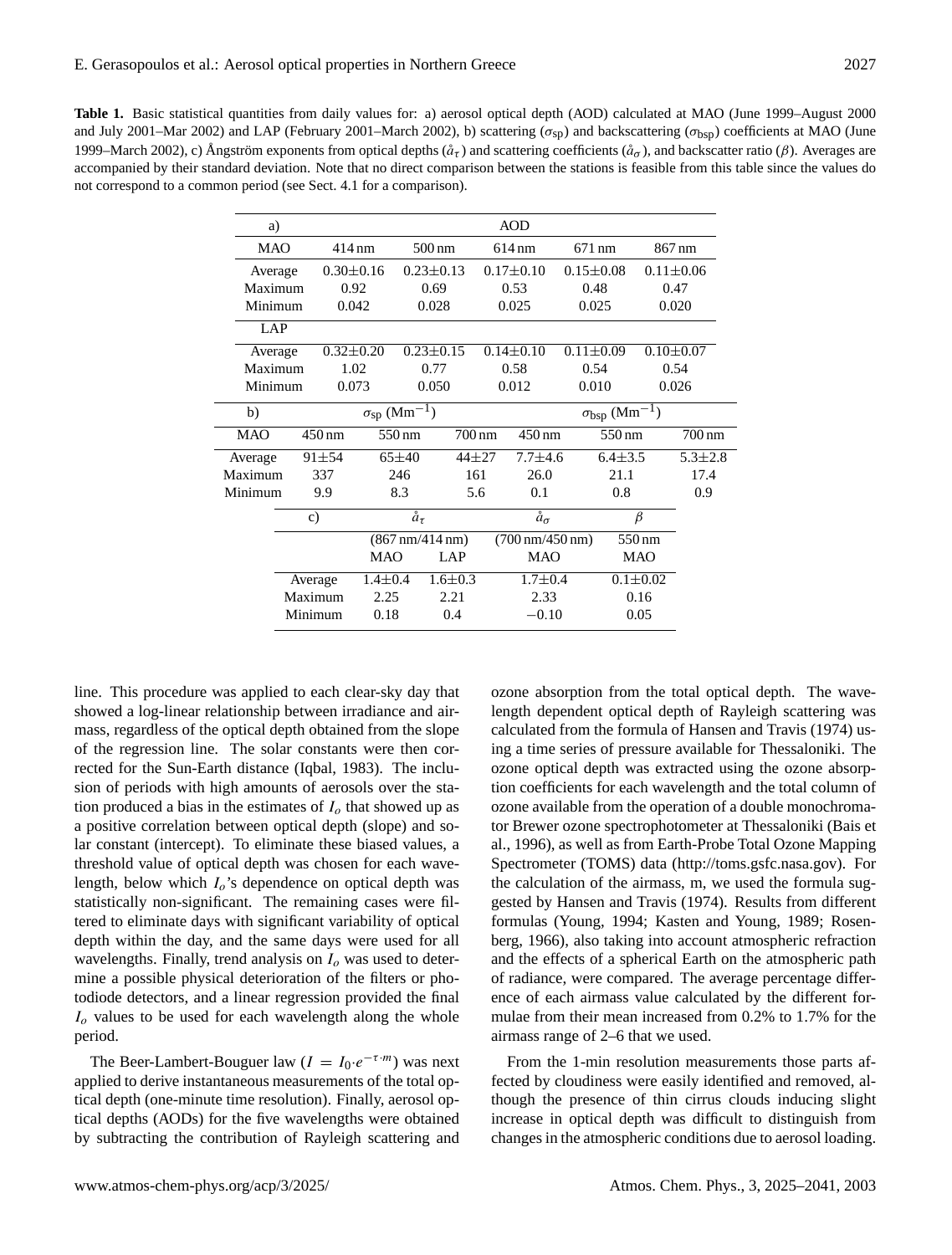

**Fig. 1.** Wavelength dependence of aerosol optical depth, AOD. Error bars correspond to the standard deviation of the applied power law (least squares fitting). Triangles and squares are averages of AOD at LAP and MAO, respectively, during the period that measurements are simultaneously available at both sites.

For this reason, the description of cloudiness available from the Hellenic Meteorological Service at Thessaloniki helped to clarify the origins of certain diurnal disturbances. Such disturbances do not produce large changes to daily averages, but they are useful for certain case studies.

The operating principles of the TSI nephelometer as well as the methodology used to extract  $\sigma_{sp}$  and  $\sigma_{bsp}$  are extensively described by Andreae et al. (2002). Corrections for the angular truncation and the nonlambertian errors were performed using the correction equations proposed by Anderson and Ogren (1998). For  $\sigma_{sp}$ , correction was based on the Angström exponents,  $\aa_{\sigma}$ , whereas constant correction factors were used for  $\sigma_{bsp}$ . To provide comparability with literature values, we provide the resulting percentage change for our data set: For  $\mathring{a}_{\sigma}$  > 1.5 the increase of  $\sigma_{sp}$  at 550 nm stays well within 10% and only for  $\mathring{a}_{\sigma}$  < 0.5 it exceeds 20% (up to 27%) – an average increase of 9%. The pattern is the same for the other two wavelengths, only with much higher dispersion of the values. On the other hand,  $\sigma_{bsp}$  are reduced by 1.8%. The change in the recalculated value of  $\mathring{a}_{\sigma}$  (either increase or decrease) does not exceed 10% for almost the whole range of particle size, and only for  $\hat{a}_{\sigma}$  < 0.2 an increase up to 30% is found for a limited number of cases. Finally, backscatter ratios  $(\beta)$  decrease by 13% on average, with the decrease reaching 30–40% for  $\aa_{\sigma}$  < 0.5.

## **3 Climatological investigation of aerosol optical properties**

#### 3.1 Descriptive statistics

Before proceeding to the main analysis, we present some basic statistics in order to summarize the optical properties of aerosols in our study region in the Eastern Mediterranean, and to facilitate comparison with literature values (Table 1). A collection of literature values from previous studies is available in Formenti et al. (2001b).

The wavelength dependence of optical depth at MAO and LAP is investigated for the common period (July 2001– March 2002) using the Angström's power law approximation,  $\tau(\lambda) = \beta \lambda^{-\hat{a}}$  (Angström, 1929). Values of  $\hat{a}$  around 1.3 are representative of continental aerosols, whereas for larger aerosols (dust, seasalt) the exponents tend to zero (Michalsky et al., 2001). As shown in Fig. 1, average  $\mathring{a}_{\tau}$  values for both stations, calculated from the average AOD at each wavelength  $(\hat{a}_{\tau} = -\ln[\tau(\lambda_1)/\tau(\lambda_2)]/\ln(\lambda_1/\lambda_2), \lambda_1 = 867 \text{ nm},$  $\lambda_2$ =414 nm), are close to continental levels with values  $1.43\pm0.03$  and  $1.57\pm0.05$  for MAO and LAP, respectively.

The frequency distribution of all aerosol optical properties was calculated next. The resulting histograms for AOD as well as for  $\hat{a}_{\tau}$  are presented in Fig. 2. A rather smooth behavior was found for the LAP data, which allowed the fitting of a lognormal distribution for AOD and a normal distribution for  $\mathring{a}_{\tau}$ . For MAO the frequency distributions proved to be more complicated and the estimation of statistical parameters was subject to higher uncertainty. The choice of the distributions to be fitted was based on the fact that AOD has the natural cut-off value of zero, resulting in positive skewness, whereas for  $\hat{a}_{\tau}$  no such physical threshold exists near the high frequency classes, and thus a normal distribution could be applied. More specifically, for LAP the lognormal fitting resulted into a mean AOD value of  $0.126 \pm 0.006$ (values after  $\pm$  represent the standard error of the parameter estimation) and a standard deviation of  $0.63\pm0.06$ . The Gaussian fitting for  $\mathring{a}_{\tau}$  gave a mean value of 1.67 $\pm$ 0.01 and a standard deviation of 0.19 $\pm$ 0.01. The distribution of  $\mathring{a}_{\tau}$ at MAO is flatter (low kurtosis) and a slight shift to lower values appears, with a mean of  $1.57\pm0.05$  and a standard deviation of  $0.28\pm0.06$ . Finally, a more complex distribution is found for optical depths at MAO, although once more a lognormal distribution could be fitted, leading however to enhanced uncertainty to the estimation of the parameters. Instead, three distributions were fitted in order to represent three frequency modes that seem to be consistently present. A dominant normal distribution with a mean of 0.2 (standard deviation, std=0.11) explains the majority of the observed values, whereas for lower values a lognormal distribution at 0.066 (std=0.34) reflects the fact that the site is actually situated at a rural area and thus this mode corresponds to background conditions. Finally, a second normal distribution (mean=0.47, std=0.07) represents the higher values that possibly reflect either the fact that pollution events are more easily distinguished at this site or that data coverage is more complete during the warm season, with some gaps during the winter-spring months.

Corresponding frequency distributions were calculated for σ<sub>sp</sub>, σ<sub>bsp</sub>,  $\overset{\circ}{a}$  and β and are presented in Fig. 3. For both  $\sigma_{sp}$  and  $\sigma_{bsp}$  a lognormal (background conditions) and a normal distribution were fitted resulting in a mean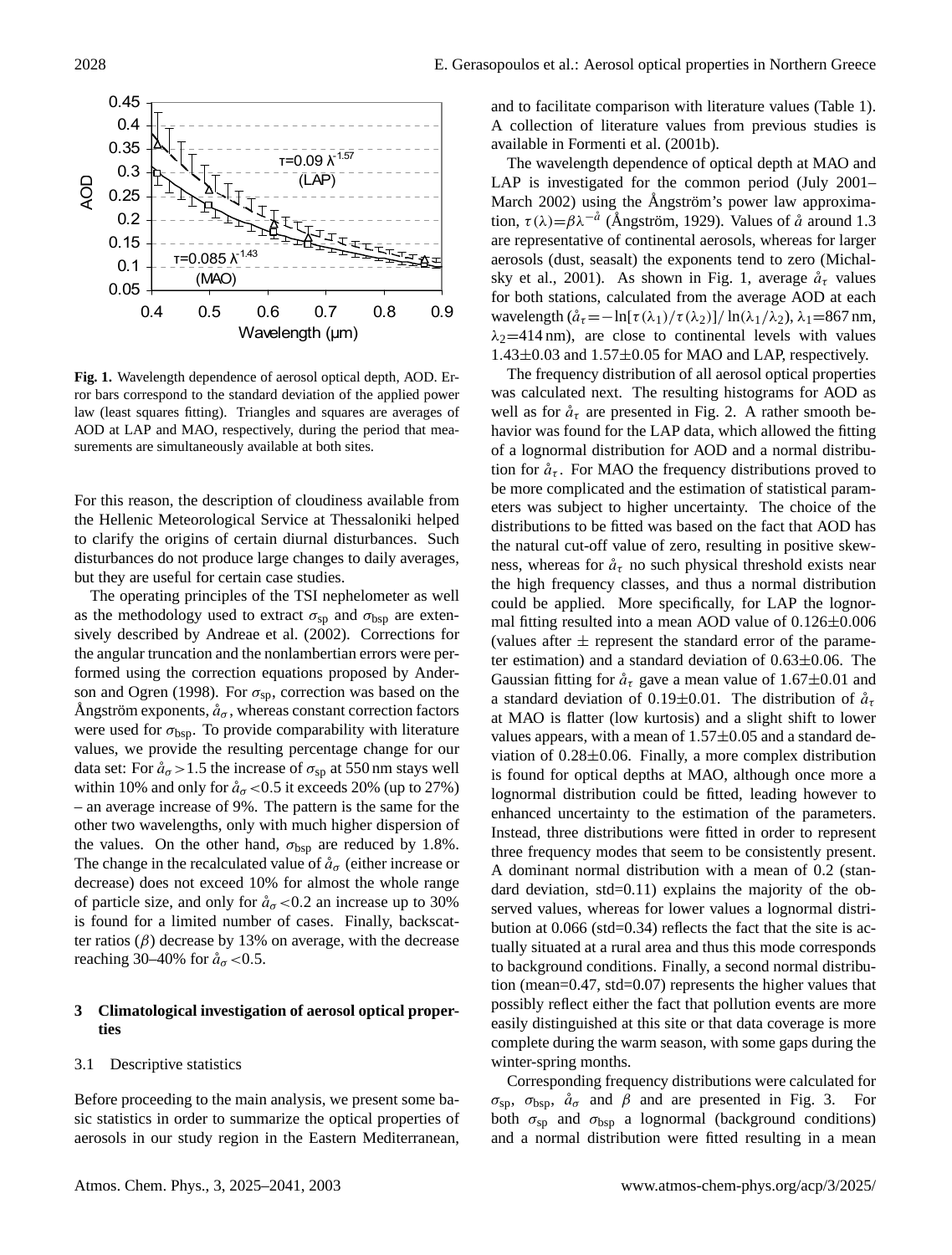

**Fig. 2.** Frequency distribution of aerosol optical depth, AOD, (500 nm) and Ångström exponent,  $\hat{a}_{\tau}$ , (867/414 nm) at LAP (a), (b) and MAO **(c), (d)**. The solid lines represent the result of the fitting procedure on raw frequencies and the dashed lines show the standard error of each estimation. When the frequency distribution is multi-modal (c), the dashed lines represent the individual modes and the solid line the composite distribution.

of  $28 \text{ Mm}^{-1}$  (std=0.8),  $76 \text{ Mm}^{-1}$  (std=25) and  $2.6 \text{ Mm}^{-1}$ (std=0.7),  $7.2 \text{ Mm}^{-1}$  (std=3), respectively. Values of  $\aa_0$ were fitted by a normal distribution, giving a mean of 1.74 $\pm$ 0.01 and a standard deviation of 0.26 $\pm$ 0.02 and  $\beta$  ratios were best fitted by a lognormal distribution with a mean of  $0.0961\pm0.0007$  and a standard deviation of  $0.2\pm0.01$ .

## 3.2 Origins of air masses arriving at the stations

In order to investigate the source regions of particles leading to elevated AOD over Northern Greece, back-trajectories (96 h) were calculated at three heights using HYSPLIT (Hybrid Single-Particle Lagrangian Integrated Trajectory Model). The heights chosen were: 1) at surface level (80 m above ground) to give representative origins of air masses for the in-situ nephelometer measurements. 2) at 1 km, which can serve as a representative height for the boundary layer in which the majority of aerosol particles is present, thus providing a good estimation of the air mass origins for the column integrated MFR measurements. 3) at 3 km for the presence of Sahara dust layers to be captured, if needed during specific case studies. We then selected sectors around the prevailing transport directions, to be used for the classification of the air mass origins.

As seen in Fig. 4, five main sectors were used: (S) southern sector, to represent the influence from the African continent, with most trajectories coming from the southwest; (W) western sector, for air masses coming from either south-western European countries or north-western African countries having spent considerable time over the western Mediterranean or representing longer range transport from the Atlantic; (NW) northwestern sector, including the main part of central Europe; (N) Northern sector, used mainly to capture the transition between the Northwestern and Eastern sectors; and (E) eastern sector, to cover air-masses originating mainly from the most eastern-northeastern part of Europe, since trajectories coming from southeastern directions were quite rare. An additional sector (L) was also applied to represent those stagnant cases when trajectories showed air masses staying for an extended period over the neighboring areas without a prevailing direction. When trajectories were passing over different sectors the main sector chosen was the one over which airmasses spent most of their time, giving also additional weight to the fact that as one follows trajectories backwards there is a significant increase to their uncertainty.

Before proceeding to the more detailed investigation of the source regions, we give a brief description of the frequency and seasonality of the prevailing direction for air masses arriving at MAO, at both the surface and the 1 km height levels. For the days with available measurements, 40% of the trajectories originated from the E sector, whereas the other sectors were almost uniformly distributed with a small excess of the NW and N ones. During all seasons except winter, the E sector prevailed, and especially during summer its frequency reached 50%, while during winter the NW and N sectors retained each a frequency of 25–30%.

The main results of categorizing the aerosol optical properties according to the origins of the air masses arriving at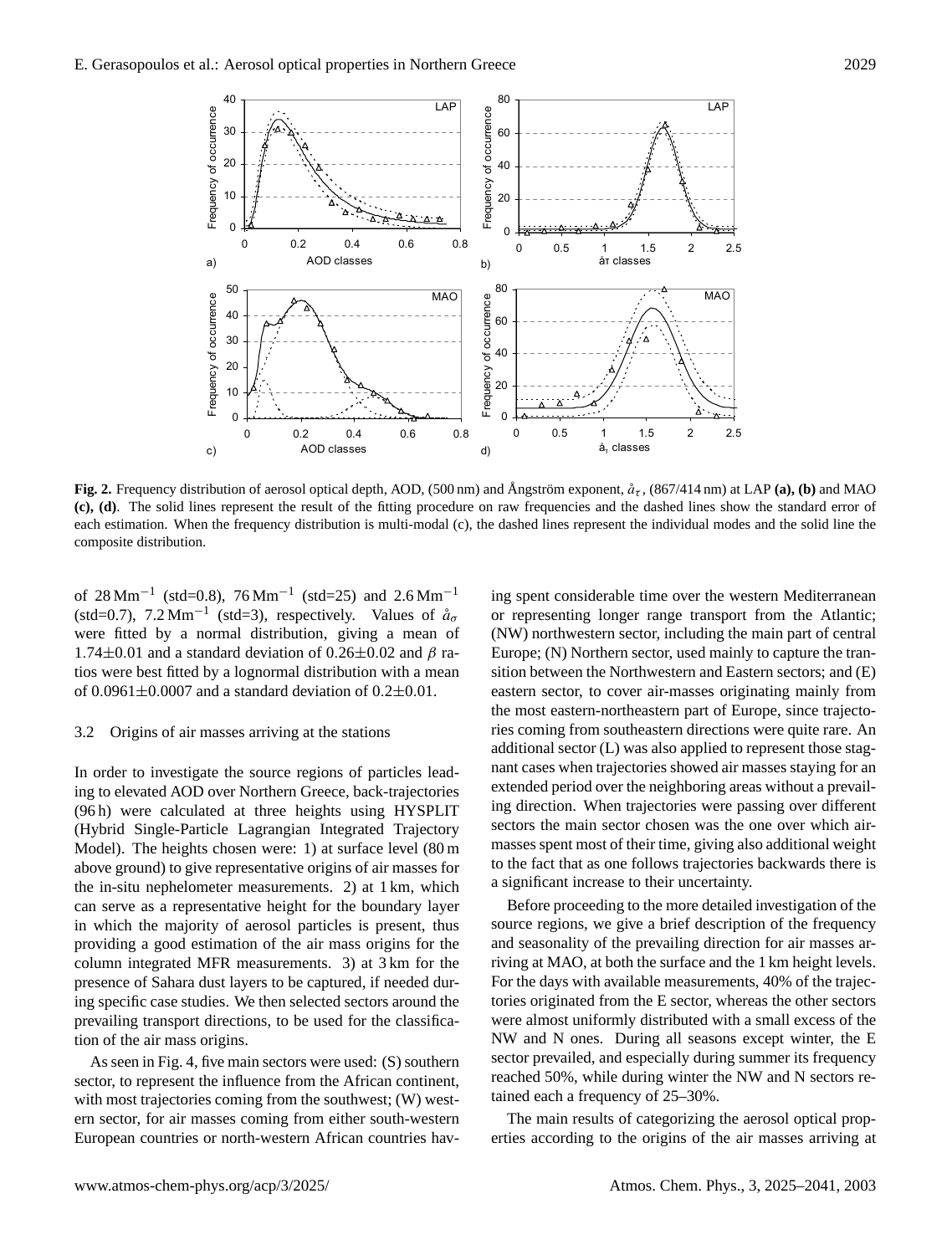

Fig. 3. Frequency distribution of scattering,  $\sigma_{sp}$  (Mm<sup>-1</sup>), and backscattering coefficients,  $\sigma_{bsp}$  (Mm<sup>-1</sup>) at 550 nm, Ångström exponent,  $\mathring{a}_{\sigma}$ , (700/450 nm) and backscatter ratio,  $\beta$ , at MAO. The solid lines represent the result of the fitting procedure on raw frequencies and the dashed lines show the standard error of each estimation. When the frequency distribution is multi-modal **(a), (b)**, the dashed lines represent the individual modes and the solid line the composite distribution.

MAO station are presented in Table 2. Significant differences, in most cases characteristic of the sources present in the various sectors, are found (Fig. 5). Values were not assigned for the eastern-southeastern sector, since there were no trajectories originating from there, as already mentioned. At the borders of the sectors average values between adjacent sectors are used. A consistent distribution pattern is evident for all three extensive quantities. The minimum values of AOD,  $\sigma_{sp}$  and  $\sigma_{bsp}$  are in the NW sector, and then values increase moving clockwise, reaching a maximum in the E sector, and then decrease again for air masses from the S and the W sectors. In contrast, minimum values of  $\hat{a}_{\tau}$  and  $\hat{a}_{\sigma}$  are found for the S sector and maxima for the N and E sectors  $(\hat{a}_{\sigma}$  shows only minor variability and only for the S sector are values significantly different). Finally,  $\beta$  ratios have their minimum values in the S sector and maximum values in the NW sector.

More detailed information on these spatial patterns is revealed by calculating the frequency distribution of aerosol optical properties for each different sector (Fig. 6). As shown in Fig. 6a, AOD values higher than 0.45 are found to originate only from the E and L sector, which both have a relatively flat distribution, whereas a rather narrow distribution is revealed for the NW sector with a pronounced frequency peak at the 0.1–0.15 class. The distribution in the N sector represents a transition between the two most different sectors (E and NW). Finally, both the S and the W distributions appear to be bi-modal, with one mode describing the lower values and the other being partly shifted as one moves from the E sector maximum to the NW minimum. From the distributions in Fig. 6b one can clearly see the influence of the Sahara dust events on the size of aerosols, as revealed by the distinct peak around 0.4–0.6 found for the S sector. This maximum is less well defined for  $\hat{a}_{\sigma}$ , probably because most of the dust transport occurs at higher altitudes and does not influence surface aerosol properties as much as the column-integrated values (Formenti et al., 2001b; Andreae et al., 2002). The frequency distribution for  $\mathring{a}_{\tau}$  in the W sector is shifted to higher values serving again as a transition to the NW and N sectors, for which nearly identical and relatively broad distributions with maxima near 1.7 are found. Finally, a peak at the same position is present for the E and L sectors. The narrower frequency peak in these sectors suggests a more constant particle size distribution in the air masses arriving from these sectors. The similarity between the distributions in the E and L sectors is probably due to the fact that most of the L (local) trajectories actually arrive from easterly directions and that the two sectors include common pollution sources from eastern Balkan countries (L) and former Soviet Union countries (E). The same general pattern is evident for  $\sigma_{\rm SD}$  and  $\sigma_{\rm bsp}$  (Figs. 6c, 6e) with minimum values originating from the N and NW sectors, while the distributions of the rest of the sectors are not separable.

#### 3.3 Seasonality of aerosol optical properties

The seasonal variability of aerosol optical properties is mainly related to the seasonal characteristics of the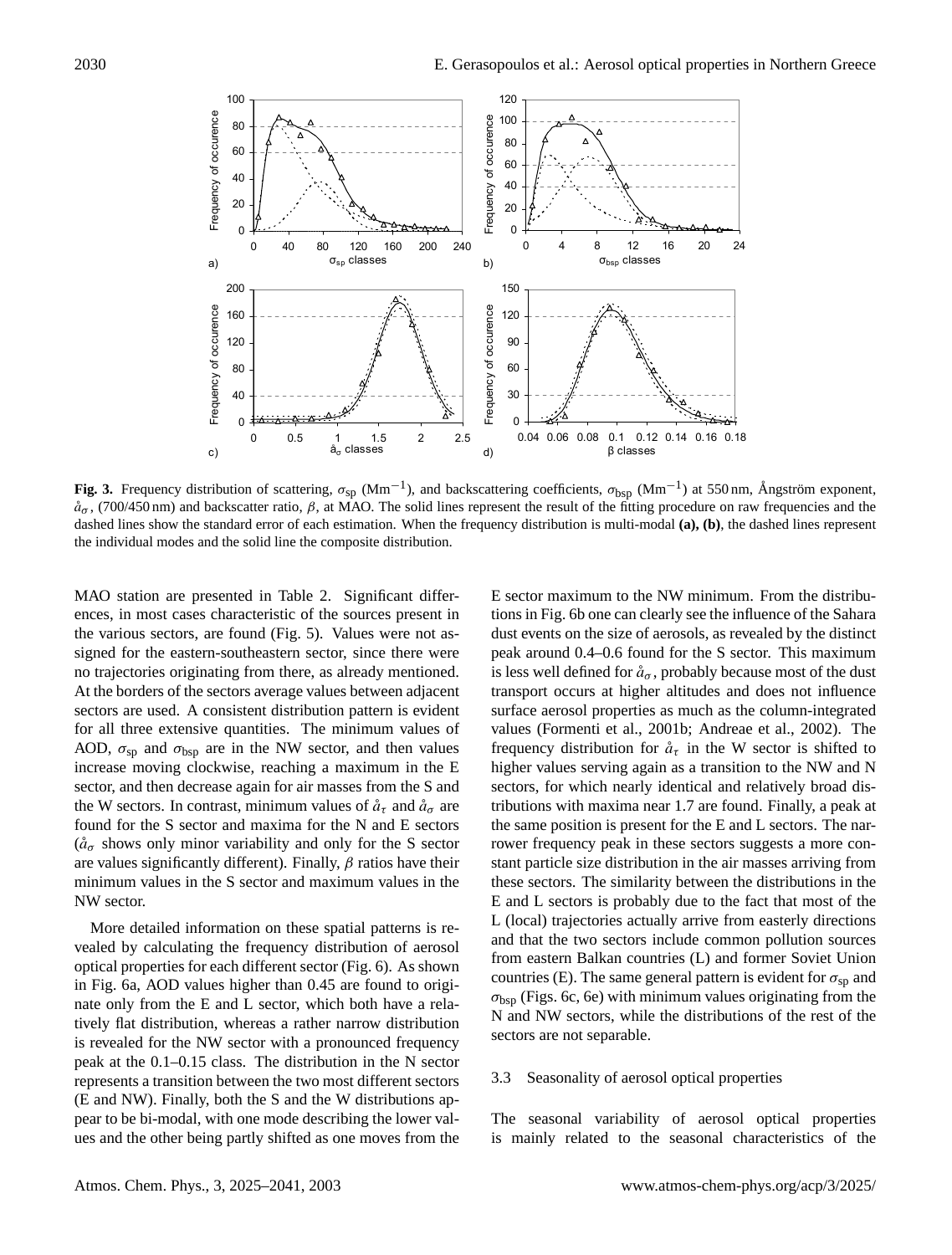Table 2. Basic statistical quantities of aerosol optical properties at MAO (daily values) sorted by the air mass sector origins. Averages are accompanied by their standard deviation.

| $0.21 \pm 0.11$<br>$0.18 + 0.10$<br>$0.21 \pm 0.09$<br>$0.30 \pm 0.13$<br>$0.31 \pm 0.12$<br>Average<br>$0.12 \pm 0.07$<br>0.39<br>0.28<br>0.58<br>Maximum<br>0.33<br>0.41<br>0.69<br>Minimum<br>0.05<br>0.03<br>0.05<br>0.05<br>0.05<br>0.08<br>16<br>20<br>45<br>40<br>95<br>23<br>N obs.<br>S<br>$\mathring{a}_{\tau}$<br>W<br>E<br>L<br><b>NW</b><br>N<br>$0.82 \pm 0.58$<br>$1.14 \pm 0.39$<br>$1.44 \pm 0.41$<br>$1.61 \pm 0.27$<br>$1.57 \pm 0.31$<br>$1.34 \pm 0.48$<br>Average<br>1.78<br>2.01<br>2.03<br>2.25<br>1.93<br>Maximum<br>2.08<br>0.53<br>Minimum<br>0.3<br>0.62<br>0.61<br>0.39<br>0.18<br>20<br>N obs.<br>16<br>44<br>40<br>96<br>23<br>$\sigma_{\rm sp}$ (Mm <sup>-1</sup> )<br>S<br>W<br><b>NW</b><br>$\mathbf N$<br>E<br>L<br>$73 + 40$<br>$54 + 29$<br>$32 \pm 16$<br>$46 + 26$<br>$68 + 42$<br>$79 + 32$<br>Average<br>Maximum<br>235<br>73<br>122<br>145<br>246<br>166<br>10<br>8<br>8<br>15<br>Minimum<br>12<br>18<br>47<br>41<br>59<br>44<br>49<br>N obs.<br>148<br>$\sigma_{\rm bsp}~(\overline{\rm Mm^{-1}})$<br>$\overline{s}$<br>W<br>${\bf E}$<br>$\mathbf L$<br>${\bf N}$<br>$\ensuremath{\text{NW}}$<br>Average<br>$6.\overline{3\pm 3.3}$<br>$5.8 \pm 2.9$<br>$3.9 \pm 1.9$<br>$5.1 \pm 2.8$<br>$7.1 \pm 4.0$<br>$7.3 + 3.0$<br>Maximum<br>12<br>8.3<br>16.2<br>18.3<br>11.5<br>21.1<br>Minimum<br>0.8<br>1.3<br>1.1<br>1.1<br>1.1<br>1.8<br>N obs.<br>58<br>44<br>47<br>39<br>148<br>49<br>$\overline{S}$<br>$\overline{\text{W}}$<br>NW<br>$\overline{E}$<br>$\overline{L}$<br>$\ddot{a}_{\sigma}$<br>$\mathbf N$<br>$1.7 \pm 0.3$<br>$1.1 \pm 0.5$<br>$1.6 \pm 0.3$<br>$1.8 \pm 0.3$<br>$1.9 \pm 0.2$<br>$1.8 \pm 0.3$<br>Average<br>Maximum<br>1.85<br>2.1<br>2.3<br>2.3<br>2.3<br>2.2<br>0.7<br>0.7<br>0.6<br>Minimum<br>0.04<br>1.2<br>1.3<br>N obs.<br>47<br>41<br>59<br>44<br>148<br>49<br>$\overline{s}$<br>$\overline{W}$<br>$\overline{E}$<br>$\overline{\beta}$<br><b>NW</b><br>$\mathbf N$<br>L<br>$0.086 \pm 0.01$<br>$0.103 \pm 0.02$<br>$0.121 \pm 0.02$<br>$0.111 \pm 0.02$<br>$0.107 + 0.02$<br>$0.093 \pm 0.01$<br>Average<br>Maximum<br>0.14<br>0.13<br>0.16<br>0.16<br>0.16<br>0.14<br>Minimum<br>0.05<br>0.06<br>0.07<br>0.06<br>0.07<br>0.07<br>N obs.<br>47<br>39<br>58<br>44<br>49<br>148 | <b>AOD</b> | S | W | <b>NW</b> | N | E | L |
|----------------------------------------------------------------------------------------------------------------------------------------------------------------------------------------------------------------------------------------------------------------------------------------------------------------------------------------------------------------------------------------------------------------------------------------------------------------------------------------------------------------------------------------------------------------------------------------------------------------------------------------------------------------------------------------------------------------------------------------------------------------------------------------------------------------------------------------------------------------------------------------------------------------------------------------------------------------------------------------------------------------------------------------------------------------------------------------------------------------------------------------------------------------------------------------------------------------------------------------------------------------------------------------------------------------------------------------------------------------------------------------------------------------------------------------------------------------------------------------------------------------------------------------------------------------------------------------------------------------------------------------------------------------------------------------------------------------------------------------------------------------------------------------------------------------------------------------------------------------------------------------------------------------------------------------------------------------------------------------------------------------------------------------------------------------------------------------------------------------------------------------------------------------------------------------------------------------------------------------------------------|------------|---|---|-----------|---|---|---|
|                                                                                                                                                                                                                                                                                                                                                                                                                                                                                                                                                                                                                                                                                                                                                                                                                                                                                                                                                                                                                                                                                                                                                                                                                                                                                                                                                                                                                                                                                                                                                                                                                                                                                                                                                                                                                                                                                                                                                                                                                                                                                                                                                                                                                                                          |            |   |   |           |   |   |   |
|                                                                                                                                                                                                                                                                                                                                                                                                                                                                                                                                                                                                                                                                                                                                                                                                                                                                                                                                                                                                                                                                                                                                                                                                                                                                                                                                                                                                                                                                                                                                                                                                                                                                                                                                                                                                                                                                                                                                                                                                                                                                                                                                                                                                                                                          |            |   |   |           |   |   |   |
|                                                                                                                                                                                                                                                                                                                                                                                                                                                                                                                                                                                                                                                                                                                                                                                                                                                                                                                                                                                                                                                                                                                                                                                                                                                                                                                                                                                                                                                                                                                                                                                                                                                                                                                                                                                                                                                                                                                                                                                                                                                                                                                                                                                                                                                          |            |   |   |           |   |   |   |
|                                                                                                                                                                                                                                                                                                                                                                                                                                                                                                                                                                                                                                                                                                                                                                                                                                                                                                                                                                                                                                                                                                                                                                                                                                                                                                                                                                                                                                                                                                                                                                                                                                                                                                                                                                                                                                                                                                                                                                                                                                                                                                                                                                                                                                                          |            |   |   |           |   |   |   |
|                                                                                                                                                                                                                                                                                                                                                                                                                                                                                                                                                                                                                                                                                                                                                                                                                                                                                                                                                                                                                                                                                                                                                                                                                                                                                                                                                                                                                                                                                                                                                                                                                                                                                                                                                                                                                                                                                                                                                                                                                                                                                                                                                                                                                                                          |            |   |   |           |   |   |   |
|                                                                                                                                                                                                                                                                                                                                                                                                                                                                                                                                                                                                                                                                                                                                                                                                                                                                                                                                                                                                                                                                                                                                                                                                                                                                                                                                                                                                                                                                                                                                                                                                                                                                                                                                                                                                                                                                                                                                                                                                                                                                                                                                                                                                                                                          |            |   |   |           |   |   |   |
|                                                                                                                                                                                                                                                                                                                                                                                                                                                                                                                                                                                                                                                                                                                                                                                                                                                                                                                                                                                                                                                                                                                                                                                                                                                                                                                                                                                                                                                                                                                                                                                                                                                                                                                                                                                                                                                                                                                                                                                                                                                                                                                                                                                                                                                          |            |   |   |           |   |   |   |
|                                                                                                                                                                                                                                                                                                                                                                                                                                                                                                                                                                                                                                                                                                                                                                                                                                                                                                                                                                                                                                                                                                                                                                                                                                                                                                                                                                                                                                                                                                                                                                                                                                                                                                                                                                                                                                                                                                                                                                                                                                                                                                                                                                                                                                                          |            |   |   |           |   |   |   |
|                                                                                                                                                                                                                                                                                                                                                                                                                                                                                                                                                                                                                                                                                                                                                                                                                                                                                                                                                                                                                                                                                                                                                                                                                                                                                                                                                                                                                                                                                                                                                                                                                                                                                                                                                                                                                                                                                                                                                                                                                                                                                                                                                                                                                                                          |            |   |   |           |   |   |   |
|                                                                                                                                                                                                                                                                                                                                                                                                                                                                                                                                                                                                                                                                                                                                                                                                                                                                                                                                                                                                                                                                                                                                                                                                                                                                                                                                                                                                                                                                                                                                                                                                                                                                                                                                                                                                                                                                                                                                                                                                                                                                                                                                                                                                                                                          |            |   |   |           |   |   |   |
|                                                                                                                                                                                                                                                                                                                                                                                                                                                                                                                                                                                                                                                                                                                                                                                                                                                                                                                                                                                                                                                                                                                                                                                                                                                                                                                                                                                                                                                                                                                                                                                                                                                                                                                                                                                                                                                                                                                                                                                                                                                                                                                                                                                                                                                          |            |   |   |           |   |   |   |
|                                                                                                                                                                                                                                                                                                                                                                                                                                                                                                                                                                                                                                                                                                                                                                                                                                                                                                                                                                                                                                                                                                                                                                                                                                                                                                                                                                                                                                                                                                                                                                                                                                                                                                                                                                                                                                                                                                                                                                                                                                                                                                                                                                                                                                                          |            |   |   |           |   |   |   |
|                                                                                                                                                                                                                                                                                                                                                                                                                                                                                                                                                                                                                                                                                                                                                                                                                                                                                                                                                                                                                                                                                                                                                                                                                                                                                                                                                                                                                                                                                                                                                                                                                                                                                                                                                                                                                                                                                                                                                                                                                                                                                                                                                                                                                                                          |            |   |   |           |   |   |   |
|                                                                                                                                                                                                                                                                                                                                                                                                                                                                                                                                                                                                                                                                                                                                                                                                                                                                                                                                                                                                                                                                                                                                                                                                                                                                                                                                                                                                                                                                                                                                                                                                                                                                                                                                                                                                                                                                                                                                                                                                                                                                                                                                                                                                                                                          |            |   |   |           |   |   |   |
|                                                                                                                                                                                                                                                                                                                                                                                                                                                                                                                                                                                                                                                                                                                                                                                                                                                                                                                                                                                                                                                                                                                                                                                                                                                                                                                                                                                                                                                                                                                                                                                                                                                                                                                                                                                                                                                                                                                                                                                                                                                                                                                                                                                                                                                          |            |   |   |           |   |   |   |
|                                                                                                                                                                                                                                                                                                                                                                                                                                                                                                                                                                                                                                                                                                                                                                                                                                                                                                                                                                                                                                                                                                                                                                                                                                                                                                                                                                                                                                                                                                                                                                                                                                                                                                                                                                                                                                                                                                                                                                                                                                                                                                                                                                                                                                                          |            |   |   |           |   |   |   |
|                                                                                                                                                                                                                                                                                                                                                                                                                                                                                                                                                                                                                                                                                                                                                                                                                                                                                                                                                                                                                                                                                                                                                                                                                                                                                                                                                                                                                                                                                                                                                                                                                                                                                                                                                                                                                                                                                                                                                                                                                                                                                                                                                                                                                                                          |            |   |   |           |   |   |   |
|                                                                                                                                                                                                                                                                                                                                                                                                                                                                                                                                                                                                                                                                                                                                                                                                                                                                                                                                                                                                                                                                                                                                                                                                                                                                                                                                                                                                                                                                                                                                                                                                                                                                                                                                                                                                                                                                                                                                                                                                                                                                                                                                                                                                                                                          |            |   |   |           |   |   |   |
|                                                                                                                                                                                                                                                                                                                                                                                                                                                                                                                                                                                                                                                                                                                                                                                                                                                                                                                                                                                                                                                                                                                                                                                                                                                                                                                                                                                                                                                                                                                                                                                                                                                                                                                                                                                                                                                                                                                                                                                                                                                                                                                                                                                                                                                          |            |   |   |           |   |   |   |
|                                                                                                                                                                                                                                                                                                                                                                                                                                                                                                                                                                                                                                                                                                                                                                                                                                                                                                                                                                                                                                                                                                                                                                                                                                                                                                                                                                                                                                                                                                                                                                                                                                                                                                                                                                                                                                                                                                                                                                                                                                                                                                                                                                                                                                                          |            |   |   |           |   |   |   |
|                                                                                                                                                                                                                                                                                                                                                                                                                                                                                                                                                                                                                                                                                                                                                                                                                                                                                                                                                                                                                                                                                                                                                                                                                                                                                                                                                                                                                                                                                                                                                                                                                                                                                                                                                                                                                                                                                                                                                                                                                                                                                                                                                                                                                                                          |            |   |   |           |   |   |   |
|                                                                                                                                                                                                                                                                                                                                                                                                                                                                                                                                                                                                                                                                                                                                                                                                                                                                                                                                                                                                                                                                                                                                                                                                                                                                                                                                                                                                                                                                                                                                                                                                                                                                                                                                                                                                                                                                                                                                                                                                                                                                                                                                                                                                                                                          |            |   |   |           |   |   |   |
|                                                                                                                                                                                                                                                                                                                                                                                                                                                                                                                                                                                                                                                                                                                                                                                                                                                                                                                                                                                                                                                                                                                                                                                                                                                                                                                                                                                                                                                                                                                                                                                                                                                                                                                                                                                                                                                                                                                                                                                                                                                                                                                                                                                                                                                          |            |   |   |           |   |   |   |
|                                                                                                                                                                                                                                                                                                                                                                                                                                                                                                                                                                                                                                                                                                                                                                                                                                                                                                                                                                                                                                                                                                                                                                                                                                                                                                                                                                                                                                                                                                                                                                                                                                                                                                                                                                                                                                                                                                                                                                                                                                                                                                                                                                                                                                                          |            |   |   |           |   |   |   |
|                                                                                                                                                                                                                                                                                                                                                                                                                                                                                                                                                                                                                                                                                                                                                                                                                                                                                                                                                                                                                                                                                                                                                                                                                                                                                                                                                                                                                                                                                                                                                                                                                                                                                                                                                                                                                                                                                                                                                                                                                                                                                                                                                                                                                                                          |            |   |   |           |   |   |   |
|                                                                                                                                                                                                                                                                                                                                                                                                                                                                                                                                                                                                                                                                                                                                                                                                                                                                                                                                                                                                                                                                                                                                                                                                                                                                                                                                                                                                                                                                                                                                                                                                                                                                                                                                                                                                                                                                                                                                                                                                                                                                                                                                                                                                                                                          |            |   |   |           |   |   |   |
|                                                                                                                                                                                                                                                                                                                                                                                                                                                                                                                                                                                                                                                                                                                                                                                                                                                                                                                                                                                                                                                                                                                                                                                                                                                                                                                                                                                                                                                                                                                                                                                                                                                                                                                                                                                                                                                                                                                                                                                                                                                                                                                                                                                                                                                          |            |   |   |           |   |   |   |
|                                                                                                                                                                                                                                                                                                                                                                                                                                                                                                                                                                                                                                                                                                                                                                                                                                                                                                                                                                                                                                                                                                                                                                                                                                                                                                                                                                                                                                                                                                                                                                                                                                                                                                                                                                                                                                                                                                                                                                                                                                                                                                                                                                                                                                                          |            |   |   |           |   |   |   |
|                                                                                                                                                                                                                                                                                                                                                                                                                                                                                                                                                                                                                                                                                                                                                                                                                                                                                                                                                                                                                                                                                                                                                                                                                                                                                                                                                                                                                                                                                                                                                                                                                                                                                                                                                                                                                                                                                                                                                                                                                                                                                                                                                                                                                                                          |            |   |   |           |   |   |   |
|                                                                                                                                                                                                                                                                                                                                                                                                                                                                                                                                                                                                                                                                                                                                                                                                                                                                                                                                                                                                                                                                                                                                                                                                                                                                                                                                                                                                                                                                                                                                                                                                                                                                                                                                                                                                                                                                                                                                                                                                                                                                                                                                                                                                                                                          |            |   |   |           |   |   |   |
|                                                                                                                                                                                                                                                                                                                                                                                                                                                                                                                                                                                                                                                                                                                                                                                                                                                                                                                                                                                                                                                                                                                                                                                                                                                                                                                                                                                                                                                                                                                                                                                                                                                                                                                                                                                                                                                                                                                                                                                                                                                                                                                                                                                                                                                          |            |   |   |           |   |   |   |
|                                                                                                                                                                                                                                                                                                                                                                                                                                                                                                                                                                                                                                                                                                                                                                                                                                                                                                                                                                                                                                                                                                                                                                                                                                                                                                                                                                                                                                                                                                                                                                                                                                                                                                                                                                                                                                                                                                                                                                                                                                                                                                                                                                                                                                                          |            |   |   |           |   |   |   |
|                                                                                                                                                                                                                                                                                                                                                                                                                                                                                                                                                                                                                                                                                                                                                                                                                                                                                                                                                                                                                                                                                                                                                                                                                                                                                                                                                                                                                                                                                                                                                                                                                                                                                                                                                                                                                                                                                                                                                                                                                                                                                                                                                                                                                                                          |            |   |   |           |   |   |   |
|                                                                                                                                                                                                                                                                                                                                                                                                                                                                                                                                                                                                                                                                                                                                                                                                                                                                                                                                                                                                                                                                                                                                                                                                                                                                                                                                                                                                                                                                                                                                                                                                                                                                                                                                                                                                                                                                                                                                                                                                                                                                                                                                                                                                                                                          |            |   |   |           |   |   |   |

production, transport and removal processes of aerosols over a specific region. In many studies (e.g. Michalsky et al., 2001; Holben et al., 2001; Alexandrov et al., 2002b) a summer peak has been found for AOD, while larger aerosols dominate during winter.

Monthly means of aerosol optical properties at MAO and LAP are presented in Fig. 7. At MAO (Fig. 7a) a distinct annual cycle is seen with clear summer maximum (August) and winter minimum (December) for AOD,  $\hat{a}_{\tau}$  and  $\hat{a}_{\sigma}$ . The second peak in October for  $\hat{a}_{\tau}$  can be attributed to particular days in October 1999 and 2001 with higher values for the Angström exponents and slightly higher ones for AOD. The data show that, on a climatological basis, near background

conditions are encountered at MAO only during November and December, with AOD down to 0.1 and  $\aa$  below 1.2 indicating the possible influence from sea-spray aerosols. During summer, enhanced turbidity, the absence of wet removal processes, as well as the prevailing east sector under more stagnant meteorological conditions, result in the build-up of aerosols. The same conditions are also favorable to enhanced pollution near urban areas.

In contrast, no clear annual cycle is revealed at LAP (Fig. 7b). This can be attributed to the fact that sources of pollution with different seasonal characteristics (central heating, transportation, industrial activities etc.) are superimposed on the seasonality related to the change of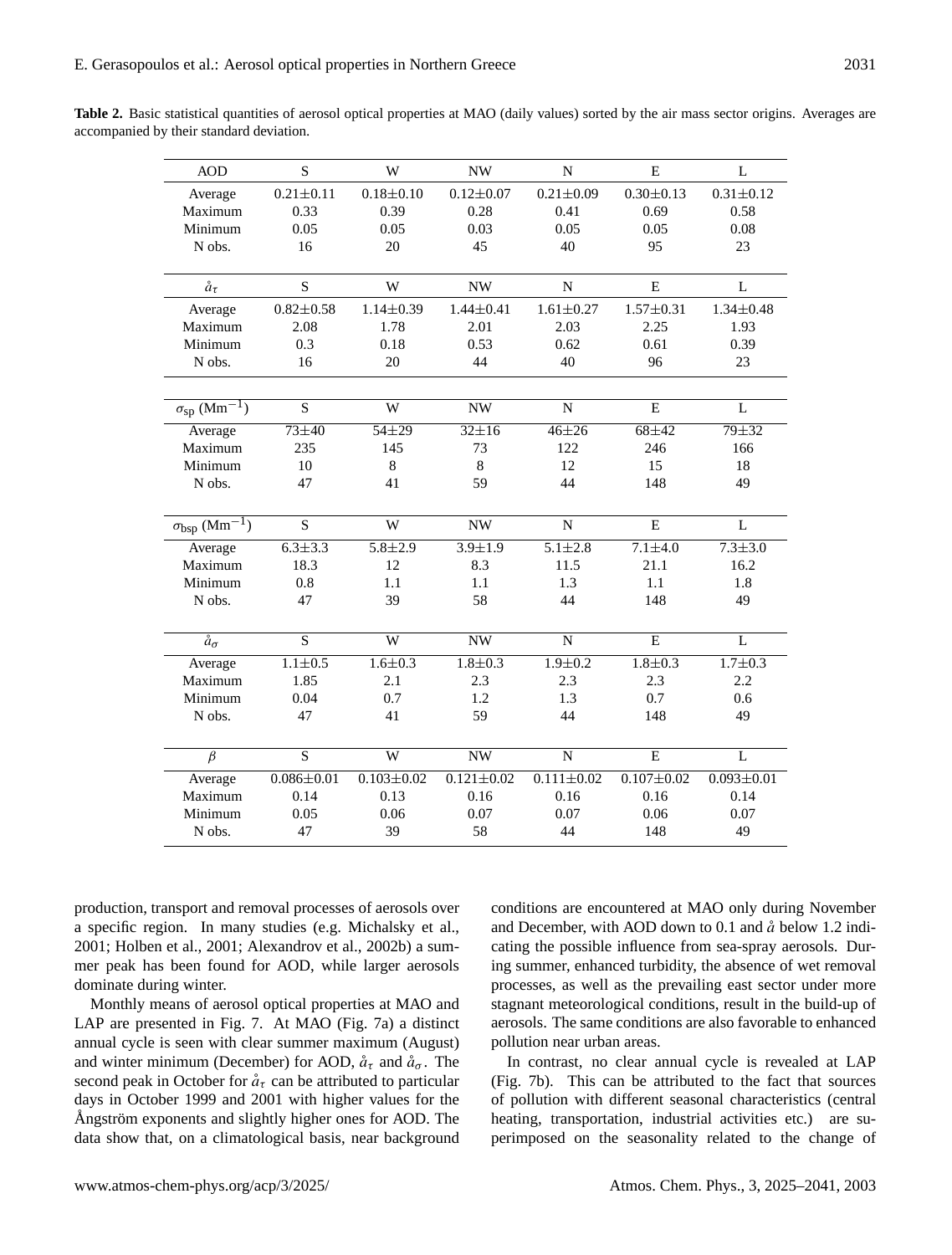

**Fig. 4.** Sectors used for the classification of the back trajectories ending at MAO.

meteorological patterns. An extreme peak in August at LAP reconfirms that part of the seasonality at MAO is due to enhanced pollution, but one has still to bear in mind that the periods of measurements at the two sites are not the same (MAO: June 1999–Augugst 2000 and July 2001– March 2002, LAP: February 2001–March 2002) and August 2001 has been an exceptional month, influenced by biomass burning from areas at the northern coast of the Black Sea (Salisbury et al., 2003; Balis et al., 2003b).

The seasonal variability of  $\sigma_{sp}$  and  $\sigma_{bsp}$  (Fig. 7c) is quite different. Following a maximum in August, there is an even larger one in the fall (November), whereas a minimum is seen during spring. However, it should be mentioned that values for April, May and June are mainly from 2000 and that during this period the lowest values of the whole data set are found. The seasonal cycle of the planetary boundary layer (PBL) thickness (Balis et al., 2003a) could be responsible for the fall and winter maximum in  $\sigma_{\rm sp}$ . The PBL is shallower in fall and winter and thus aerosols are confined to a thinner layer. In contrast,  $\mathring{a}_{\sigma}$  is consistent with the seasonality in  $\mathring{a}_{\tau}$ since both show the same summer maximum, with the specific annual cycle being much more distinct for  $\aa_{\sigma}$ . The same pattern is also followed by  $\beta$  (Fig. 7d).

### 3.4 Diurnal variability of aerosol optical properties

To investigate the diurnal variability of the aerosol optical properties, we used higher resolution data (1-min and 2-min averages of the quantities measured directly and indirectly by the two instruments). A distinct diurnal cycle is observed for all quantities, as seen in Fig. 8. AOD values decrease at both sites (Fig. 8a) around 06:00–08:00 UTC, reach a minimum at about 12:00–14:00 UTC and then start increasing again during afternoon (12:00 UTC corresponds to 10:28 solar time at MAO). The column Angström exponents,  $\hat{a}_{\tau}$ , (Fig. 8b) also show a decrease in the morning, more intense at MAO than at LAP, and then they increase until 14:00 UTC, when they are subject to an abrupt decrease. Observing AOD for individual days, it is seen that there are no abrupt changes within the day and specific patterns are found. The most common patterns are those of AOD decreasing during the day and either reaching a plateau during afternoon or increasing again, but not reaching the same values as in the early morning.

The diurnal variation from the nephelometer data covers the full 24-h period, but the results indicate more or less the same behavior. Both  $\sigma_{sp}$  and  $\sigma_{bsp}$  (Fig. 8c) decrease around 08:00 UTC, reach a minimum value at about 14:00 UTC and then increase until 20:00–22:00 UTC, after which they remain on a plateau during the whole night. The pattern for  $\mathring{a}_{\sigma}$ is similar (Fig. 8d), but shows a phase shift of about 2–3 h, with maxima and minima occurring earlier than for the other parameters. The minimum occurs at 06:00 UTC, then values rise until 12:00 UTC and then a decrease is observed during afternoon. A similar pattern is found for  $\beta$  with minimum and maximum preceding those of  $\mathring{a}_{\sigma}$ .

Gebhart et al. (2001) refer to five different diurnal patterns for optical properties of aerosols at various stations in the US, mainly related to the relationship between RH and scattering. Many of the patterns were linked to local sources or local meteorology whereas factors causing diurnal variability in particle concentration or composition are also important. At MAO and LAP, the diurnal variability of the optical properties of aerosols (Fig. 8) follows the heating of the surface by the sun, suggesting that this pattern is mainly driven by the effect of relative humidity (RH) on the size and the composition of aerosols. Numerous studies (Hänel, 1976; Fitzgerald et al., 1982; Charlson et al., 1984; Horvath, 1996) have focused on the change of particle size with RH for different types of atmospheric aerosols.

In order to explore the role of RH, its diurnal variability was derived using the internal RH measurements of the nephelometer. The instrument was located in a small room directly under the roof of the building, which generally was a few degrees warmer than the ambient temperature, so that internal RH was somewhat lower than that of the ambient air. As seen in Fig. 9, RH has a distinct diurnal cycle in general agreement with those of the aerosol optical properties. More specifically, regression analysis shows a strong correlation between RH with  $\sigma_{sp}$  and  $\sigma_{bsp}$  ( $r^2$ =0.98 and 0.92, respectively) with a time delay of 1–1.5 h and a strong anticorrelation with  $\beta$  ( $r^2 = -0.96$ ) at zero lag. The anticorrelation with  $\aa_{\sigma}$  is weaker ( $r^2 = -0.74$ ) possibly due to the fact that  $\aa_{\sigma}$  is influenced by the instrumental noise on the scattering coefficients. The additional time delay of  $\hat{a}_{\tau}$  in comparison with  $\hat{a}_{\sigma}$  can be attributed to the fact that since the heating of the atmosphere is taking place from the surface and upwards, it takes some time to affect the relative humidity of the column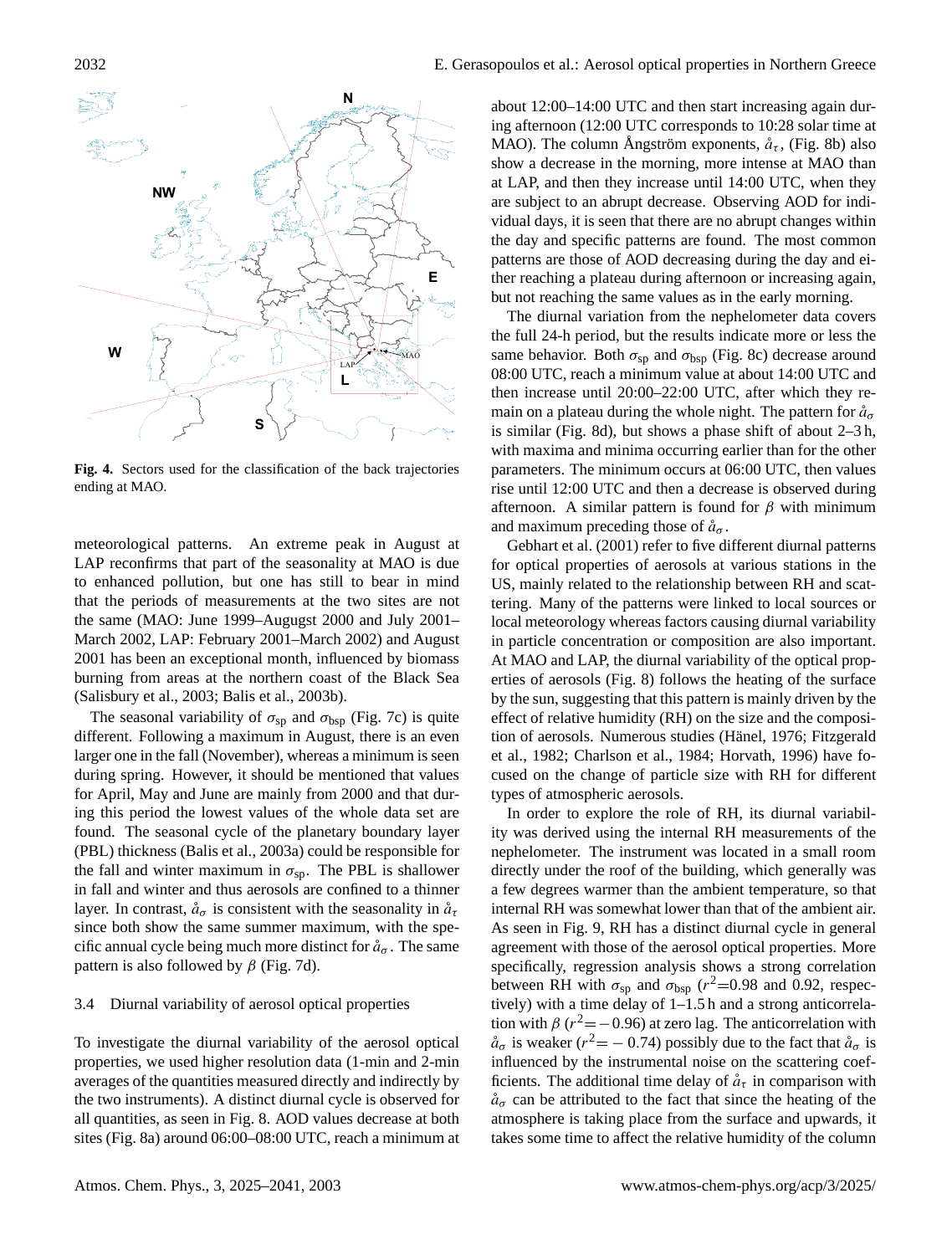

**Fig. 5.** Rose diagrams of the source contribution to aerosol optical properties using air mass trajectory analysis. Stars mark the boundaries of the defined sectors.

that the MFR sees. Moreover, it should be pointed out that it is difficult to predict humidity effects in the column based on surface measurements of humidity.

But can the RH variability explain the whole of the diurnal cycle of the optical properties? To answer this question, a correction factor f(RH) describing the hygroscopic growth of the aerosol particles with increasing RH is calculated, according to the equation  $f(RH)=a \cdot (1 - RH/100)^b$ (Kasten, 1969; Hänel, 1976). The choice of the constants  $a$ and b vary for different chemical composition of the aerosols (Day and Malm, 2001). Since no representative values are known for MAO, different constants (Day and Malm, 2001; Clarke et al., 2002) were applied and  $\sigma_{sp}$  was corrected according to the  $f(RH)$  (Fig. 9). Depending on the choice of the constants 45–60% of the diurnal cycle is explained by RH, but a considerable part still remains unexplained.

This part could be attributed to the contribution of local circulation systems persistent under certain meteorological conditions. Since both measuring sites (LAP and MAO) are very close to the sea, under weakening of the synoptic winds local circulation systems develop, which often lead to a seabreeze circulation cell. This circulation pattern is stronger and appears more often during the warm period. Its presence results in a shallower PBL (e.g. Melas et al., 1998) and in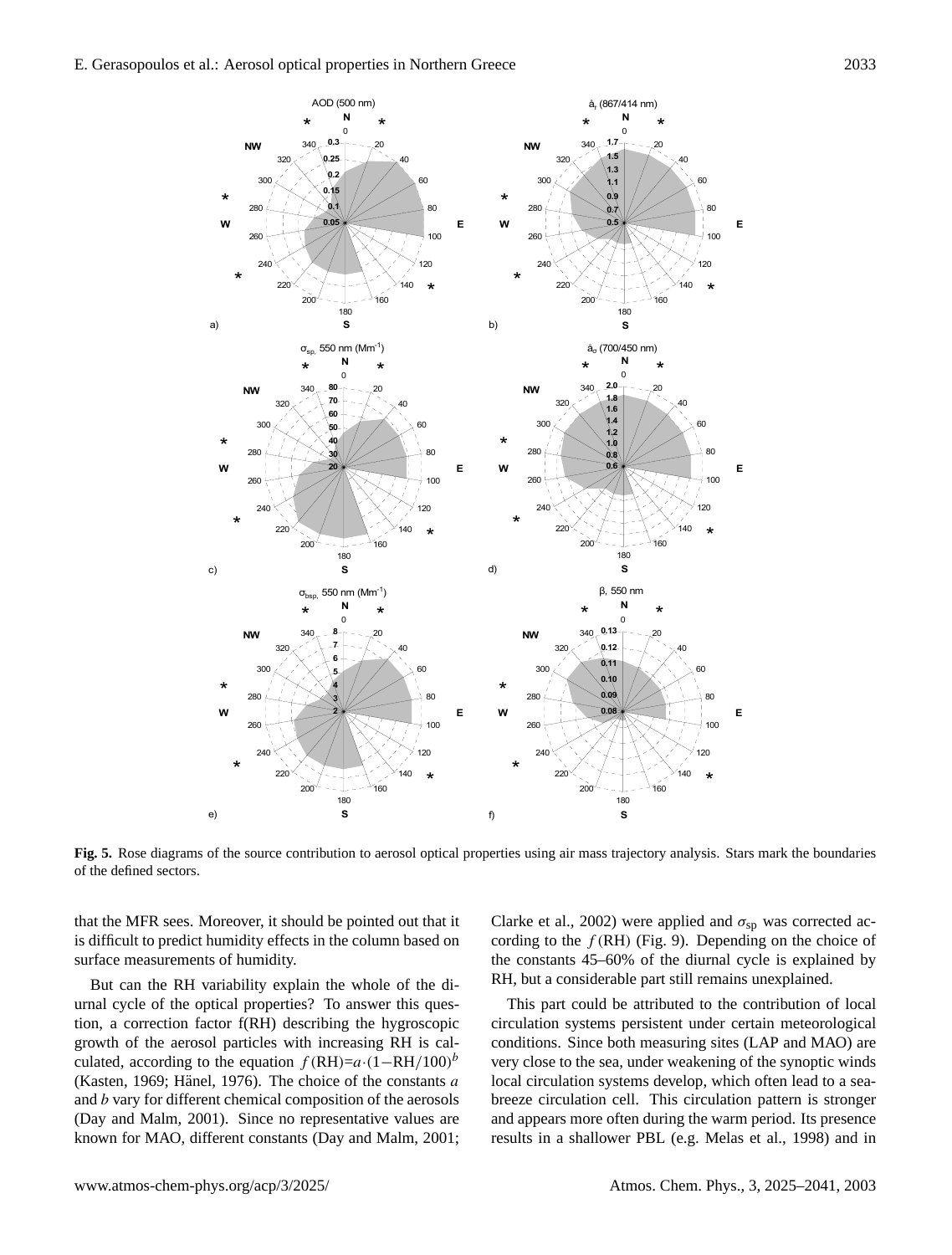

**Fig. 6.** Frequency distribution of each optical property sorted by the air mass origins. Class percentage occurrence is referred to the specific sector.

a diurnal variation of both wind speed and wind direction. In a typical sea breeze pattern it is expected that the wind speed reaches maximum values around 08:00–09:00 UTC and remain constant until the afternoon (16:00–17:00 UTC) for places that are a few kilometers inland. When the seabreeze flow pattern is established both at the surface and up to the mixing height, the boundary-layer air originates from the sea. This pattern can introduce different aerosol sources during most of the day compared to the sources that are associated with the synoptic flow over the area. The diurnal variability of the Ångström exponent shown in Fig. 8 indicates changes in the aerosol type and is in phase with the evolution of the sea-breeze cell.

Additional results are derived by sorting the diurnal variability by seasons and trajectory origins. Thus, extracting the diurnal cycles for pairs of months (not shown here) one can see that during winter-spring (November–December, January–February and less during March–April), when the maximum diurnal range of RH is observed, the amplitude of the diurnal cycle of both  $\sigma_{sp}$  and  $\sigma_{bsp}$  takes its maximum value as well. When sorting the diurnal variability by the trajectory origins it is shown that when air masses come from the S–SW sectors then the diurnal cycle of  $\sigma_{sp}$  and  $\sigma_{bsp}$  is more intense. In combination with the fact that the decrease of the values is prolonged during the afternoon, this possibly reflects the local sea breeze system.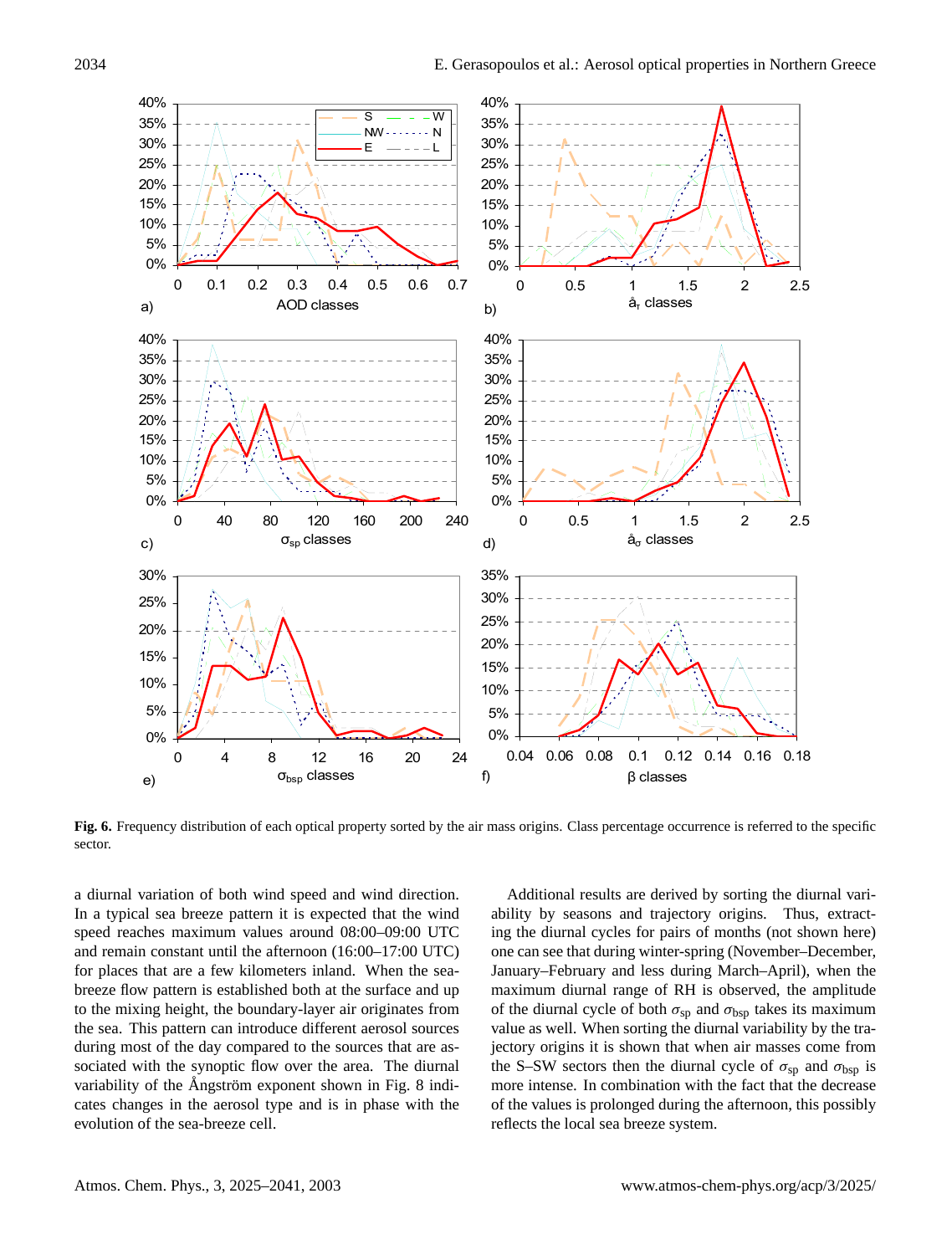

 **Fig. 7.** Seasonal variation of aerosol optical properties at both stations. Error bars correspond to the 95% confidence level. In **(a)**, empty points were calculated using the correlation of optical depth and the Angström exponent between LAP and MAO because of the lack of an adequate number of measurements at the latter site for the specific months.

#### **4 Further analysis**

4.1 Comparison between rural and urban measurements – estimation of contributions from local pollution

As already mentioned, the key difference between the two sites is the fact that Thessaloniki (LAP) is the main urban center of the region, and is therefore impacted by local pollution sources, while MAO is remote enough to be considered as a rural site. On the other hand, the sites are close enough to each other so that they are influenced simultaneously from medium- and long-range transport. This allows us to estimate the contribution of local pollution to the aerosol radiative effects at LAP, without of course disregarding the potential influence of pollution from the Thessaloniki urban region on MAO.

For the period when both sites were operating simultaneously, AOD values at the two sites show significant covariance ( $r^2$ =0.76 at 500 nm and 0.69 for  $\mathring{a}_{\tau}$ ), partly bearing out the assertion above (Fig. 10). Even though not evident in Table 1 due to the use of the entire periods for both sites instead of their common period, AOD values over LAP were on average higher than over MAO, reflecting local pollution in Thessaloniki (values at LAP are generally above the 1:1 line). Assuming a simple additive effect of the urban pollution, the mean of the AOD differences would express the contribution of the pollution, provided that clear days and days with transport from Thessaloniki to MAO are excluded. Also, one has to consider that on a climatological basis the differences in transport from remote sources at the two sites are not significant. In order to investigate the above, the differences of AOD at MAO and LAP were categorized according to the direction of the arriving air masses. In general, small differences (many of them not exceeding the uncertainty of the measurements) are found for all sectors except the Eastern one. This is a combination of the fact that some sectors (NW-N) were related to the transport of cleaner air masses (Sect. 3.2) and that in the sectors from SW to NW urban pollution at Thessaloniki affects MAO. On the contrary, for air masses from the E sector, the differences become significant and more consistent. These days are more frequent during summers, when also meteorological conditions favor the trapping of pollution, and during which there is no transport of urban pollution to MAO.

Thus, when only the days with air masses from the E sector are considered, a linear regression analysis results in a slope of 0.9±0.14 indicating that there is indeed a constant shift to higher values for LAP that could on average give an estimation of the local pollution sources at Thessaloniki.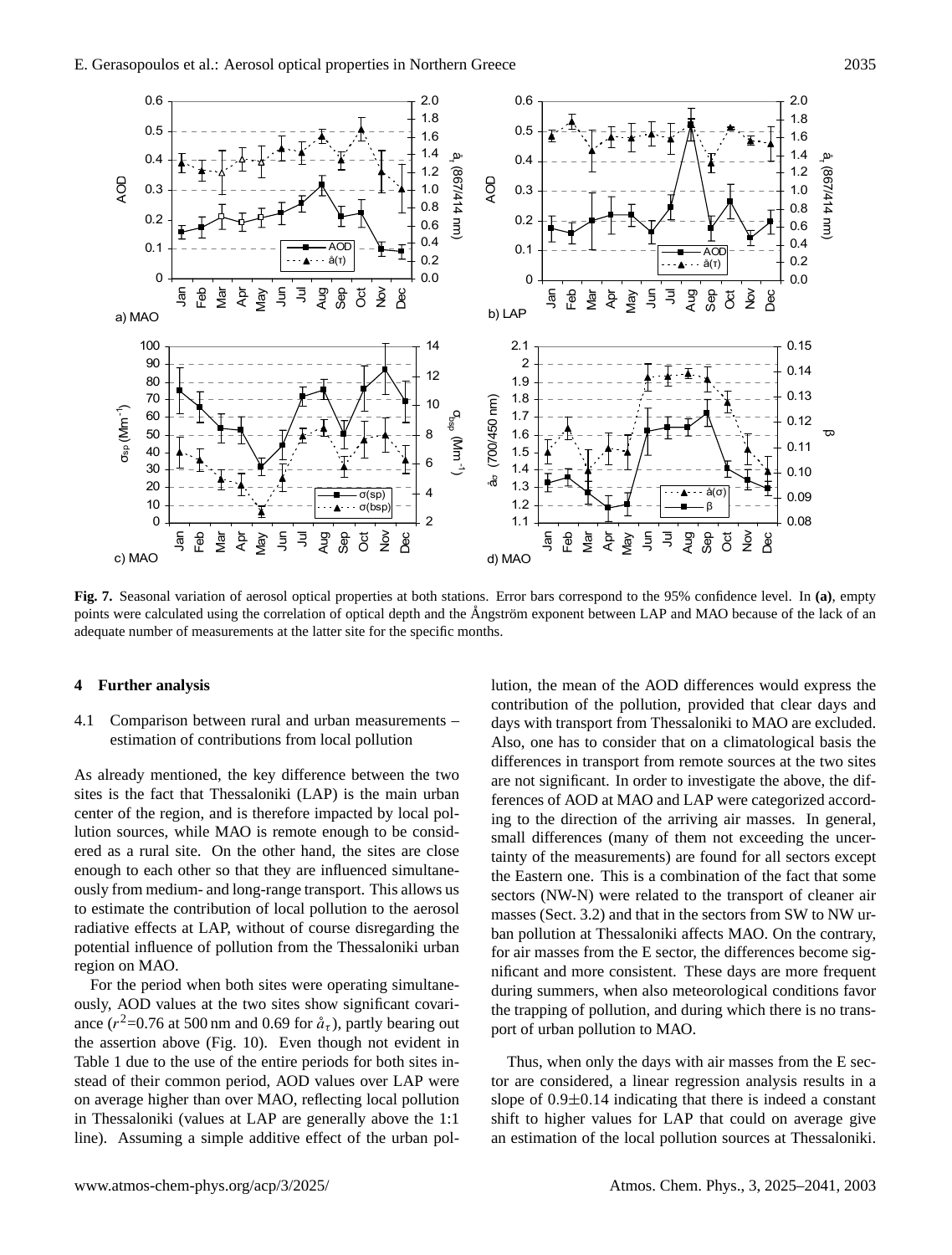

Fig. 8. Diurnal variability of aerosol optical properties at both stations. Averages (thick lines) are calculated by the one-minute and twominute time resolution of the MFR and the nephelometer measurements, respectively. Dashed lines represent the 95% confidence level. The vertical dashed lines in **(a)** and **(b)** correspond to the time before and after which the change in the length of day with the season may have posed an effect on the pattern of the diurnal cycle. Time is in UTC.



**Fig. 9.** Diurnal variability of the internal relative humidity of the nephelometer and the scattering coefficient,  $\sigma_{\rm sp}$ . Corrected  $\sigma_{\rm sp}$  values according to  $f(RH)$  for four different choices of a and b. As seen from the top: a) a=0.841, b=0.368, b) a=0.831, b=0.481, c) a=0.805, b=0.545, d) a=0.950, b=0.447. Constants for case a) were taken from Clarke et al. (2002) and for the rest of the cases they were extrapolated from data given in Day and Malm (2001).

This contribution is acquired from the intercept,  $0.19\pm0.05$ at 500 nm, leading to a contribution of  $35\pm10$ % for the average AOD over LAP. For the rest of the cases the contribution, calculated from the mean of the AOD differences at the two sites, varies between 3–10%.

## 4.2 Estimation of aerosol scale height

The aerosol scale height, which is commonly used as the equivalent depth of the optically active aerosol layer of the atmosphere at an assumed constant pressure equal to the surface pressure, can be estimated by combining the extinction coefficient,  $\sigma_{ep}$ , and the AOD at MAO (e.g. Formenti et al., 2001b). In general, if a linear relationship between the two parameters exists (AOD= $H^*\sigma_{ep} + b$ ), then the slope of the regression line gives the aerosol scale height, under the assumption that aerosol concentration is constant with height within the lower part of the atmosphere, near the ground and up to the height,  $H$ . The variance explained by the regression gives an indication of how well the column extinction is represented by a measurement at the bottom of the boundary layer. The intercept, on the other hand, represents more or less constant contributions to extinction by free tropospheric and stratospheric background aerosols.

However, for the calculation of  $\sigma_{ep}$  apart from  $\sigma_{sp}$  the aerosol absorption coefficient,  $\sigma_{\text{abs}}$ , is also needed. Shettle and Fenn (1979) provide the single scattering albedo,  $\omega$ , for various types of aerosols, ranging from 0.7 (urban) to 0.98 (maritime) with  $\omega$  equal to 0.94 and 0.96 for rural and tropospheric background, respectively. Moreover, estimations of  $\omega$  over the Eastern Mediterranean show mean values within the range of 0.85–0.90 (Kouvarakis et al., 2002; Lelieveld et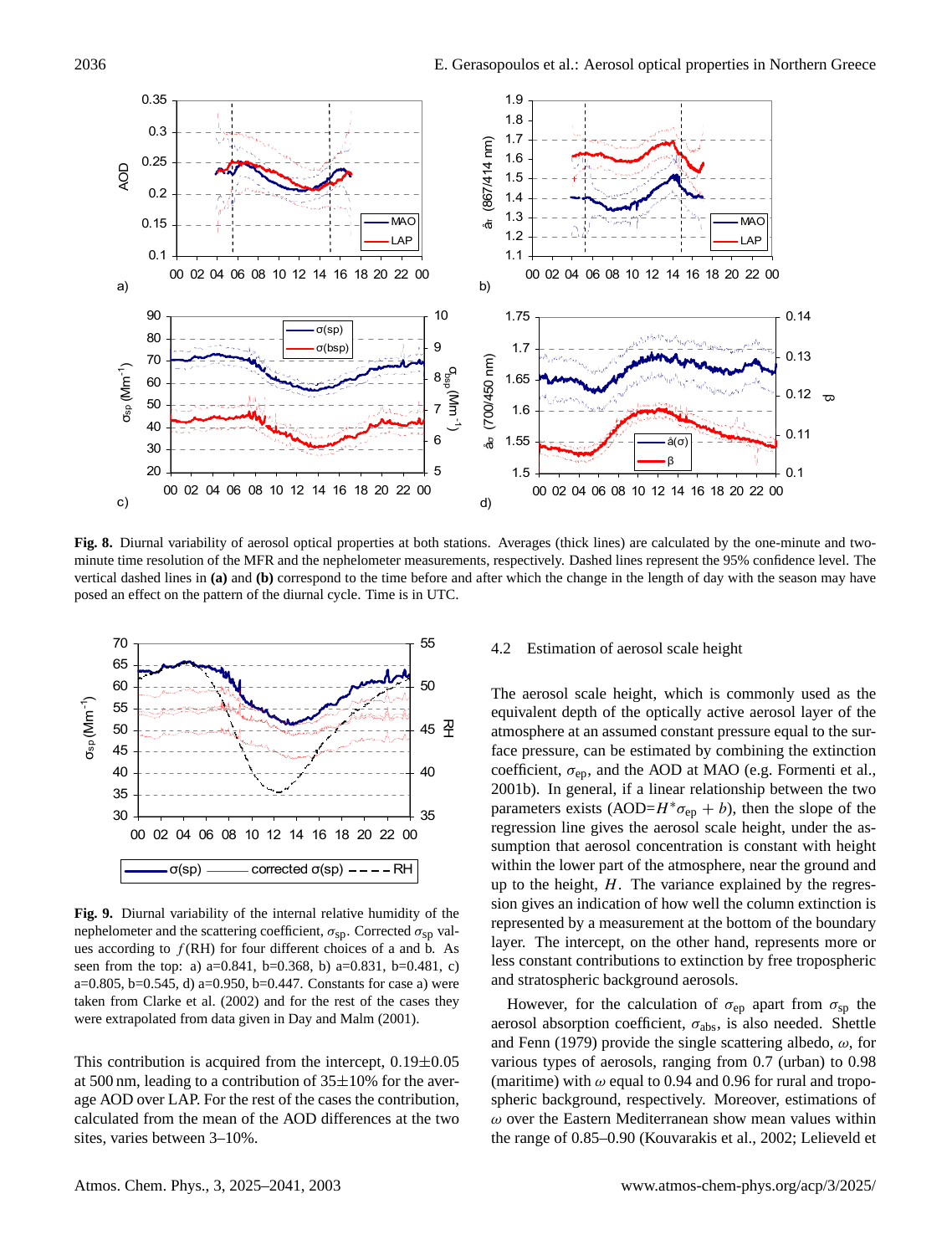

**Fig. 10.** Scatter plot of aerosol optical depth over LAP versus MAO for the investigation of local pollution contribution. The dashed line represents the 1:1line. Points denoted by diamonds express days with enhanced contribution of local pollution. The solid line indicates the average excess of optical depth measured over the urban station (LAP) and dotted lines correspond to the standard error of the estimation.

al., 2002; Formenti et al., 2002a, 2002b). Thus, assuming the general case of moderately absorbing aerosols ( $\omega$ =0.9),  $\sigma_{ep}$  would be 10% higher than  $\sigma_{sp}$ , which leads to a corresponding 10% reduction to the calculated aerosol scale height. Nevertheless, for the regressions below,  $\sigma_{sp}$  will be used instead of  $\sigma_{ep}$  since an exact value for  $\omega$  is not available, and it must be kept in mind that the corrected value for H is  $H/(2-\omega)$ . Application of the correction for ( $\omega$ =0.9) will also be provided.

Apart from this correction, humidity effects on nephelometer observations should be considered. In particular, particles are drier in the nephelometer than outside and they are also drier at the surface than at higher levels in the mixed layer. This may cause a decrease in the scattering coefficients which is difficult to quantify with the available data. Thus, the estimated value for  $H$  should be considered as the upper limit of aerosol scale height.

In the scatter plot between  $\sigma_{sp}$  and AOD at 550 nm for the whole period (Fig. 11) a great dispersion of values can be seen, thus not fully satisfying the assumption of linearity for the determination of  $H$  (AOD at 550 was derived by Ångström's power law approximation,  $\tau(\lambda) = \beta \lambda^{-\hat{a}}$ , after constants  $\alpha$ ,  $\beta$ , were calculated). Nonetheless, the regression for the whole of the available data yielded a mean aerosol scale height of  $2.1 \pm 0.2$  km ( $1.9 \pm 0.18$  km, for  $\omega = 0.9$ ). When we stratified the data seasonally, the aerosol scale height was found to be  $1.1 \pm 0.13$  km (0.96 $\pm$ 0.11 km, for  $\omega$ =0.9) during the colder period (October–March) with 54% of AOD variance explained by the variability of the near-surface aerosols, whereas, during the warmer months, (April–September)  $H$ went up to  $2.6\pm0.25$  km  $(2.3\pm0.22$  km, for  $\omega=0.9$ ). The greater scatter of the values during the warm season reflects



Fig. 11. Scatter plot of aerosol optical depth, AOD, (550 nm) versus scattering coefficient,  $\sigma_{\vert chemsp}$ , (550 nm) for the estimation of aerosol scale height. Red triangles and blue squares denote summer and winter data, respectively, whereas the solid lines correspond to the regression line of each group.

the more variable aerosol loading and the greater fluctuation of the boundary layer thickness.

We also calculated the aerosol scale height for those individual months when data coverage was sufficient for both AOD and  $\sigma_{\rm SD}$ . As seen in Fig. 12, a distinct seasonality with a peak of 2.7 km (2.5 km, for  $\omega$ =0.9) in August–September (coinciding with the peak in AOD seasonal cycle) is seen, whereas during the cold months (November–February)  $H$  is between 0.5–1 km. The corrected heights remain well within the standard error of the estimations. The seasonal cycle of the aerosol scale height relates to the seasonal change in the boundary layer thickness as shown by individual estimations of the PBL by LIDAR and radiosondes at Thessaloniki. More specifically, the PBL during 2001 varied between 0.3–0.5 km during winter, whereas for summer it had values about 1.5– 1.7 km, exceeding 2 km under certain circumstances (Balis et al., 2003a). This result is consistent with the assumption that most of the aerosols are present within the boundary layer, and that there is a lesser contribution to scattering from free tropospheric aerosols. This is additionally supported by the relatively small value of the regression intercept (0.0490– 0.057 for optical depth at 550 nm), indicating an average contribution of 24–28% of the total AOD from aerosols outside of the boundary layer, part of which can be attributed to the transport of dust from the Sahara desert.

# **5 Conclusions**

Aerosol optical properties from two sites in Northern Greece, the first at Thessaloniki (LAP), the main city of the region, and the second at Ouranoupolis (MAO), 100 km to the east, have been analyzed in order to provide information about the climatological characteristics of aerosol optical properties. The data cover a time span of 3 years.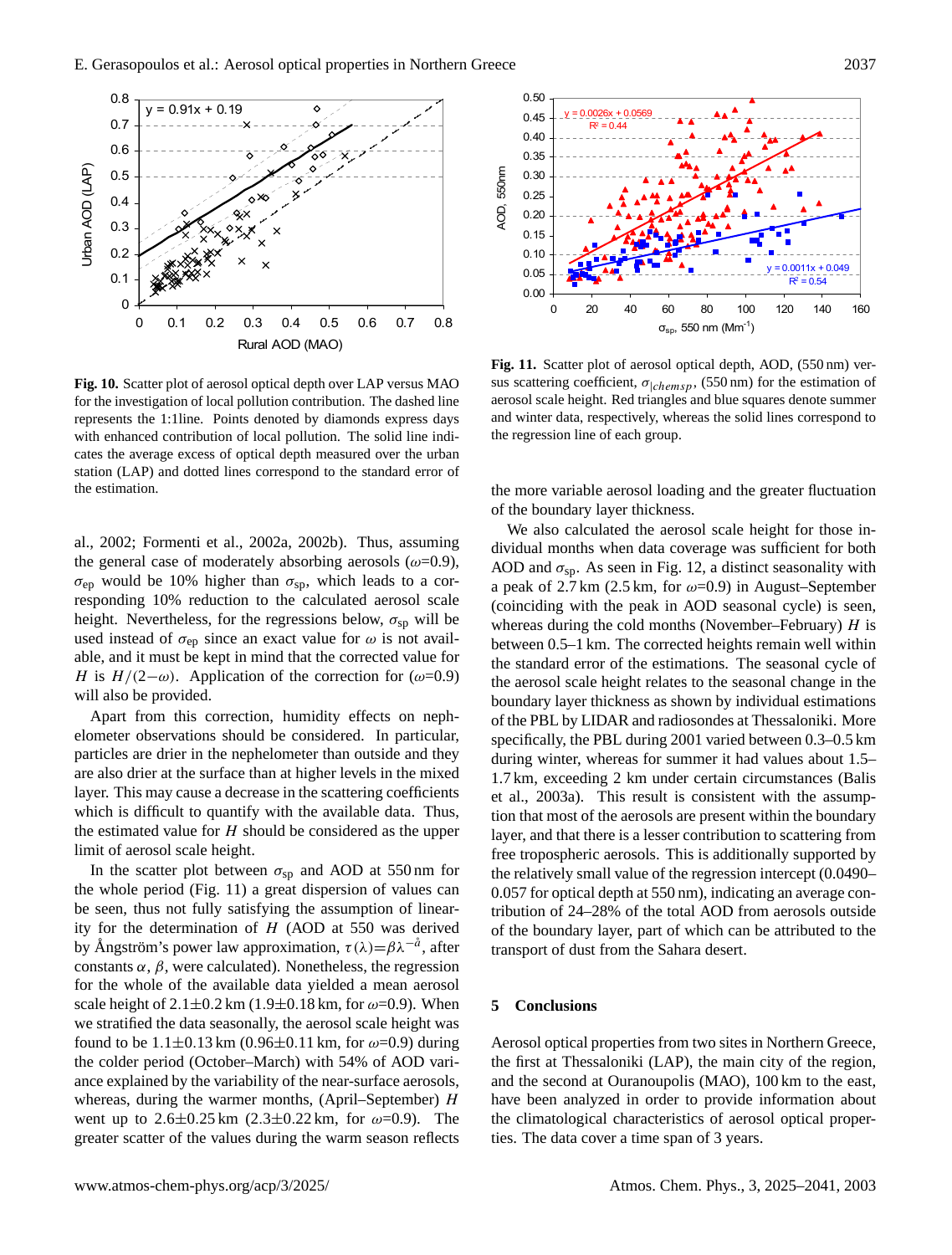

**Fig. 12.** Seasonal variation of the estimated aerosol scale height. Dashed lines represent the standard error of the height estimation. Numbers in brackets express the number of years from which monthly estimates of  $H$  were derived. Error bars correspond to the standard deviation when months from different years are available. Black dots represent the reduction to the scale height when absorption is taken under consideration for single scattering albedo of 0.9.

The mean value of 0.23 for AOD at 500 nm at both sites is well within the range of values observed previously in the area (Formenti et al., 2001a; 2001b). Pinker et al. (1997) has given a range of 0.135–0.334 for monthly means of the AOD at the Negev desert (Israel) over a seven year period (1985–1992), whereas long term observations of AOD at various areas in the US can be found in Michalsky et al. (2001) and Alexandrov et al. (2002b). During summer, AOD values increase considerably, remaining persistently between 0.3 and 0.5, while during specific cases they go up to 0.7– 0.8. A value of 0.26 for AOD from satellite retrieval for the eastern Mediterranean during summer is given by Husar et al. (1997). The higher values of AOD are mainly associated with fine aerosols as indicated by the  $\hat{a}_{\tau}$  exponents. At MAO, a mean value of 65 $\pm$ 40 Mm<sup>-1</sup> for  $\sigma_{sp}$  at 550 nm reflects the impact of continental pollution on the region. During the colder months values are usually well above  $100 \,\mathrm{Mm}^{-1}$ , reaching even 250 Mm−<sup>1</sup> under certain circumstances. The level of  $\sigma_{sp}$  is well above the limits of 10–30 Mm<sup>-1</sup> reported for unpolluted marine air (Formenti et al., 2001 and references therein). This limit is exceeded during 80% of the days for which measurements were available, and for 50% of the days values are above the mean value of  $57 \text{ Mm}^{-1}$ given by Seinfeld and Pandis (1998) for the average continental background. The frequency distributions of AOD,  $\sigma_{sp}$ and  $\sigma_{\rm bsp}$  have revealed the existence of different modes of aerosol loading associated with background conditions, average continental aerosol concentrations, and highly polluted air masses from either local and regional sources or from longer range transport.

The investigation of source regions via air mass trajectory analysis has shown that enhanced AOD,  $\sigma_{sp}$  and  $\sigma_{bsp}$ are found for the E sector. Observations of enhanced  $SO<sub>2</sub>$ over Southeastern Europe by GOME (Eisinger and Burrows,

1998) as well as the fact that during NE directions about 70% of the  $SO<sub>2</sub>$  column can be attributed to lignite combustion in power plants in Bulgaria and Romania (Zerefos et al., 2000), can help to explain the maxima in aerosol loadings from the easterly sector. Biomass burning from areas at the northern coast of the Black Sea (Salisbury et al., 2003; Balis et al., 2003b) may also contribute episodically. Cleaner conditions, associated with fine aerosol particles, are found for the NW direction, in spite of the presence of the most industrialized countries of Central Europe being in this sector. The reason for this could be the meteorological conditions during which NW air mass trajectories reach Northern Greece, namely increased wind speed and atmospheric washout, and the fact that this path is often associated with subsidence from the upper troposphere (Gerasopoulos et al., 2001). The influence of Sahara dust events is clearly shown by both  $\aa$  exponents and backscatter ratio  $\beta$ . The values of  $\mathring{a}_{\tau}$  for the S sector (Fig. 6b) are distributed around 0.4, which is typical of mineral dust (Kaufman, 1993), while the corresponding  $\aa_{\sigma}$  exponents from scattering are shifted to higher values, since dust layers are present mainly at elevated altitudes. The coarse dust particles are also responsible for the enhanced scattering for the S sector.

The temporal variability of aerosol optical properties at two time scales was also investigated. A distinct summer maximum was revealed for AOD and  $\mathring{a}_{\tau}$  at MAO, but the seasonality at LAP was masked by the seasonal variability of local pollution sources. Only during November and December can near background conditions be observed at MAO, with AOD down to 0.1 and  $\hat{a}$  exponents below 1.2 indicating the possible influence from sea-spray aerosols. The seasonality is mainly driven by the fact that during summer 50% of the trajectories (for the days that measurements were available) came from the E sector. This fact, in combination with enhanced turbidity, the absence of wet removal processes and conditions favorable to enhanced pollution, leads to the build-up of aerosols during summer. A diurnal cycle of all properties was evident. In the morning, AOD,  $\sigma_{\rm SD}$  and  $\sigma_{\rm bsp}$ decrease simultaneously with humidity and reach a minimum at mid-day. About 45–60% of the diurnal cycle amplitude was explained by the effect of humidity on the size of hygroscopic aerosols. The rest of the variability was attributed to the local sea breeze system that results in a shallower PBL and in a diurnal variation of both wind speed and wind direction, thus introducing different aerosol sources than those resulting from the synoptic flow over the area.

From the days with higher values at LAP than at MAO an estimation of the contribution of the local pollution sources to Thessaloniki's AOD was attempted. During summer, when the effect of urban pollution is favored by meteorological conditions, a constant shift by  $0.19\pm0.05$  at 500 nm was found, leading to a contribution of  $35\pm10\%$  for the average AOD over LAP, while in general it ranges between 3– 10%. Finally, the equivalent thickness of the optically active aerosol layer (aerosol scale height) was found to be related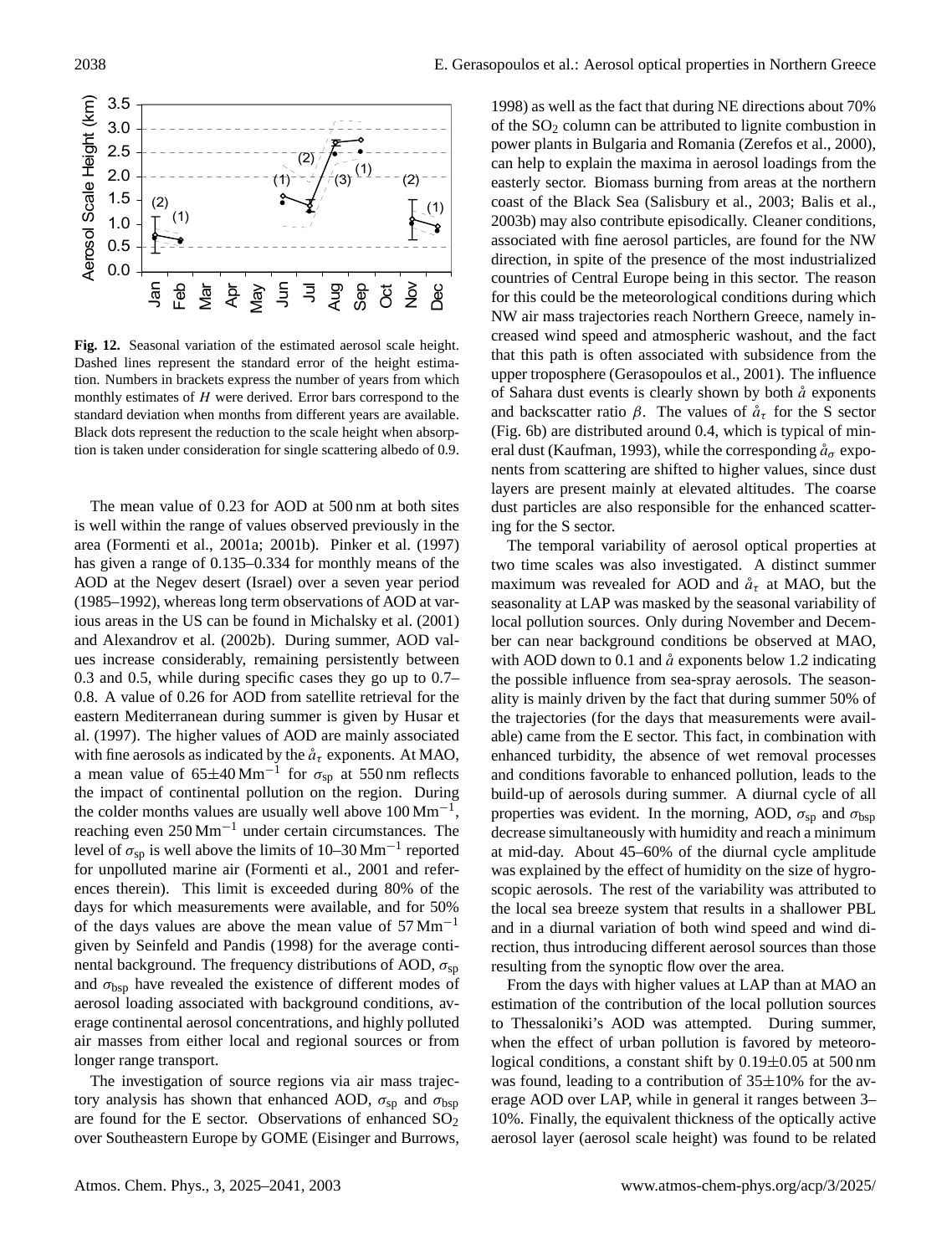to the height of the boundary layer, with values between 0.5– 1 km during winter and up to 2.5–3 km during summer.

*Acknowledgements.* This research was financially supported by the Max Planck Society, Germany.

### **References**

- Alexandrov, M. D., Lacis, A. A., Carlson, B. E., and Cairns, B.: Remote sensing of atmospheric aerosols and trace gases by means of Multifilter Rotating Shadowband Radiometer, Part I: Retrieval algorithm, J. Atmos. Sci., 59, 524–543, 2002a.
- Alexandrov, M. D., Lacis, A. A., Carlson, B. E., and Cairns, B.: Remote sensing of atmospheric aerosols and trace gases by means of Multifilter Rotating Shadowband Radiometer, Part II: Climatological Applications, J. Atmos. Sci., 59, 544–566, 2002b.
- Anderson, T. L. and Ogren, J. A.: Determining aerosol radiative properties using the TSI 3563 integrating nephelometer, Aerosol Sci. Tech., 29, 57–69, 1998.
- Andreae, M. O.: Climatic effects of changing atmospheric aerosol levels, in World Survey Climatology, Future Climates of the world, edited by Henderson-Sellers, A., 16, 341–392, Elsevier, Amsterdam, 1995.
- Andreae, T. W., Andreae, M. O., Ichoku, C., Maenhaut, W., Cafmeyer, J., Karnieli, A., and Orlovsky, L.: Light scattering by dust and anthropogenic aerosol at a remote site in the Negev desert, Israel, J. Geophys. Res., 107, 4008, doi:10.1029/2001JD900252, 2002.
- Ångström, A.: On the transmission of sun radiation and on dust in the air, Geogr. Ann., 2, 156–166, 1929.
- Bais, A., Zerefos, C. S., and McElroy, C. T.: Solar UV-B measurements with the double-and-single monochromator Brewer ozone spectrophotometers, Geophys. Res. Let., 23, 8, 833–836, 1996.
- Balis, D. S., Zerefos, C. S., Kourtidis, K., Bais, A. F., Hofzumahaus, A., Kraus, A., Schmitt, R., Blumthaler, M., and Gobbi, G. P.: Measurements and modeling of photolysis rates during the PAUR II campaign, J. Geophys. Res., 10.1029/2000JD000136, 2002.
- Balis, D.S, Amiridis, V., Zerefos, C., and Melas, D.: Seasonal variability of the mixed layer height using radiosonde and lidar measurements, in preparation, 2003a.
- Balis D.S, Amiridis, V., Zerefos, C., Gerasopoulos, E., Andreae, M.O., Zanis, P., Kazantzidis, A., Kazantzis, S., and Papayannis, A.: Raman lidar and sunphotometric measurements of aerosol optical properties over Thessaloniki, Greece during a biomass burning episode, Atmos. Environ., 37, 32, 4529–4538, 2003b.
- Balis D., Amiridis V., Zerefos C., Gerasopoulos E., and Andreae M.: Regional and long-range transported aerosols detected with a Raman lidar and filter radiometer measurements, ICAG conference, EARLINET symposium, Hamburg, 11–12 February 2003.
- Boucher, O. and Anderson, T. L.: GCM assessment of the sensitivity of direct climate forcing by anthropogenic sulphate aerosols to aerosol size and chemistry, J. Geophys. Res., 100, 26 117– 26 134, 1995.
- Bruegge, C. J., Halthore, R. N., Markham, B., Spanner, M., and Wrigley, R.: Aerosol optical depth retrievals over the Konza Prairie, J. Geophys. Res., 97, 18 743–18 758, 1992.
- Coakley, J. A., Cess, Jr. R. D., and Yurevich, J. B.: The effect of tropospheric aerosols on the earth's radiation budget: A param-

eterization of for climate models, J. Atmos. Sci., 40, 116–138, 1983.

- Charlson, R. J., Covert, D. S., and Larson, T. V.: Observation of the effect of humidity on light scattering by aerosols, in Hygroscopic Aerosols, edited by Rukube, T. H. and Deepak, A., 35–44, A. Deepak, Hampton, Va., 1984.
- Charlson, R. J., Langner, J., Rodhe, H., Leovy, C. B., and Warren, S. G.: Perturbation of the northern hemisphere radiative balance by scattering from anthropogenic sulphate aerosols, Tellus A, 43, 152–163, 1991.
- Clarke, A. D., Howell, S., Quinn, P. K., Bates, T. S., Ogren, J. A., Andrews, E., Jefferson, A., Massling, A., Mayol-Bracero, O., Maring, H., Savoie, D., and Cass, G.: INDOEX aerosol: A comparison and summary of chemical, microphysical, and optical properties observed from land, ship, and aircraft, J. Geophys. Res., 107, 8033, doi:10.1029/2001JD000572., 2002.
- Day, D. E. and Malm, W. C.: Aerosol light scattering measurements as a function of relative humidity: a comparison between measurements made at three different sites, Atmos. Environ., 35, 5169–5176, 2001.
- Eisinger, M. and Burrows, J. P.: Tropospheric Sulfur Dioxide observed by the ERS-2 GOME Instrument, Geophys. Res. Let., 25, 4177–4180, 1998.
- Fitzgerald, J. W., Hoppel, W. A., and Vietti, M. A.: The size and scattering coefficient of urban aerosol particles at Washington D.C. as a function of relative humidity, J. Atmos. Sci., 39, 1838– 1852, 1982.
- Formenti, P., Andreae, M. O., Andreae, T. W., Ichoku, C., Schebeske, G., Kettle, J., Maenhaut, W., Cafmeyer, J., Ptasinsky, J., Karnieli, A., and Lelieveld, J.: Physical and chemical characteristics of aerosols over the Negev Desert (Israel) during summer 1996, J. Geophys. Res., 106, 4871–4890, 2001a
- Formenti, P., Andreae, M. O., Andreae, T. W., Galani, E., Vasaras, A., Zerefos, C., Amiridis, V., Orlovsky, L., Karnieli, A., Wendisch, M., Wex, H., Holben, B. N., Maenhaut, W., and Lelieveld, J.: Aerosol optical properties and large scale transport of air masses: Observations at a coastal and a semiarid site in the eastern Mediterranean during summer 1998, J. Geophys. Res., 106, 9807–9826, 2001b.
- Formenti, P., Reiner, O., Sprung, D., Andreae, M. O., Wendisch, M., Wex, H., Kindred, D., Dewey, K., Kent, J., Tzortziou, M., Vasaras, A., and Zerefos, C.: The STAAARTE-MED 1998 summer airborne measurements over the Aegean Sea: 1. Aerosol particles and trace gases, J. Geophys. Res., 107, 4450, doi:10.1029/2001JD001337, 2002a.
- Formenti, P., Boucher, O., Reiner, T., Sprung, D., Andreae, M. O., Wendisch, M., Wex, H., Kindred, D., Tzortziou, M., Vasaras, A., and Zerefos, C.: The STAAARTE-MED 1998 summer airborne measurements over the Aegean Sea: 2. Aerosol scattering and absorption, and radiative calculations, J. Geophys. Res., 107, 4451, doi:10.1029/2001JD001536, 2002b.
- Gebhart, K. A., Copeland, S., and Malm, W. C.: Diurnal and seasonal patterns in light scattering, extinction and relative humidity, Atmos. Environ., 35, 5177–5191, 2001.
- Gerasopoulos E., Zanis, P., Stohl, A., Zerefos, C. S., Papastefanou, C., Ringer, W., Tobler, L., Huebener, S., Kanter, H. J., Tositti, L., and Sandrini, S.: A climatology of  $7Be$  at four high-altitude stations at the Alps and the Northern Apennines, Atmos. Environ., 35, 6347–6360, 2001.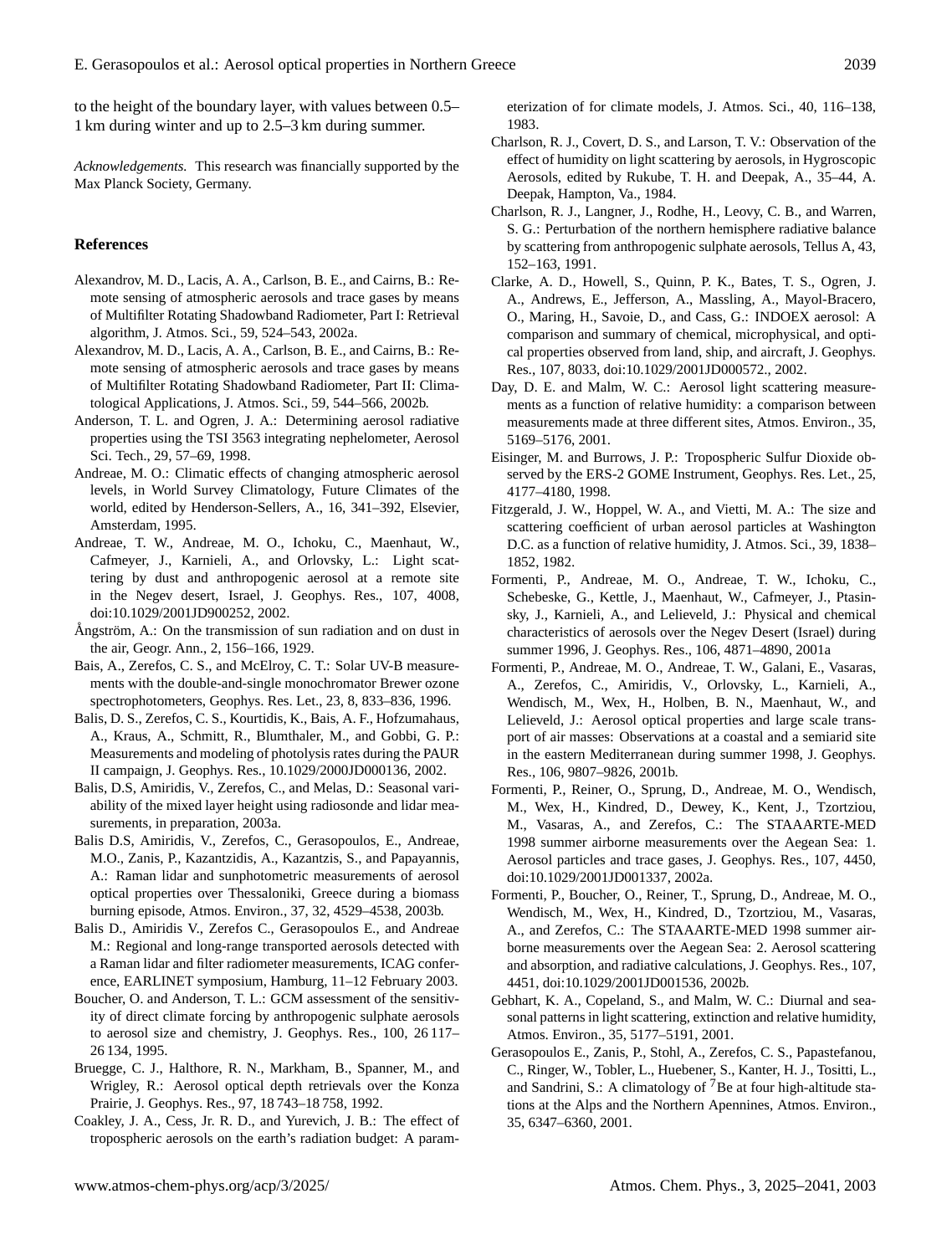- Hänel, G.: The properties of atmospheric aerosol particles as function of the relative humidity at thermodynamic equilibrium with the surrounding moist air, Adv. Geophys., 19, 73–188, 1976.
- Hansen, J. E. and Travis, L. D.: Light scattering in planetary atmospheres, Space Sci. Rev., 16, 257–610, 1974.
- Harrison, L., Michalsky, J., and Berndt, J.: Automated multifilter rotating shadow-band radiometer: an instrument for optical depth and radiation measurements, Appl. Optics, 33, 5118–5125, 1994a.
- Harrison, L. and Michalsky, J.: Objective algorithms for the retrieval of optical depths from ground-based measurements, Appl. Optics, 33, 5126–5132, 1994b.
- Haywood, J. and Boucher, O.: Estimates of the direct and indirect radiative forcing due to tropospheric aerosols: A review, Rev. Geophys., 38, 513–543, 2000.
- Holben, B. N., Tanre, D., Smirnov, A., Eck, T. F., Slutsker, I., Abuhassan, N., Newcomb, W. W., Schafer, J. S., Chatenet, B., Lavenu, F., Kaufman, Y. J., Vande Castle, J., Setzer, A., Markham, B., Clark, D., Frouin, R., Halthore, R., Karneli, A., O'Neill, N. T., Pietras, C., Pinker, R. T., Voss, K., and Zibordi, G.: An emerging ground-based aerosol climatology: Aerosol optical depth from AERONET, J. Geophys. Res., 106, 12 067– 12 097, 2001.
- Horvath, H.: Spectral extinction coefficients of rural aerosol in southern Italy  $- A$  case study of cause and effect of variability of atmospheric aerosol, J. Aerosol Sci., 27, 437–453, 1996.
- Houghton, J. T., Ding Y., Griggs, D. J., Noguer, M., van der Linden, P. J., Dai, X., Maskell, K., and Johnson C. A. (Eds.): Climate Change 2001: The Scientific Basis. Contribution of Working Group I to the Third Assessment Report of the Intergovernmental Panel on Climate Change. Cambridge, UK, and New York, NY, USA: Cambridge University Press, 881, 2001.
- Husar, R. B., Prospero, J. M., and Stowe, L. L. : Characterization of tropospheric aerosols over the oceans with the NOAA advanced very high resolution radiometer optical thickness operational product, J. Geophys. Res., 102, 16 889-16 909, 1997.
- Ichoku, C., Andreae, M. O., Andreae, T. W., Meixner, F. X., Schebeske, G., Formenti, P., Maenhaut, W., Cafmeyer, J., Ptasinski, J., Karnieli, A., and Orlovsky, L.: Interrelationships between aerosol characteristics and light scattering during late-winter in an Eastern Mediterranean arid environment, J. Geophys. Res., 104, 24 371–24 393, 1999.
- Iqbal M.: Introduction to Solar Radiation, Academic Press Canada, Ontario, Canada, 1983.
- Kasten, F.: Visibility in the phase of pre-condensation, Tellus, 21, 631–635, 1969.
- Kasten, F. and Young, T.: Revised optical air mass tables and approximation formula, Appl. Optics, 28, 4735–4738, 1989.
- Kaufman, Y. J.: Aerosol Optical Thickness and Atmospheric Path Radiance, J. Geophys. Res., 98, 2677–2692, 1993.
- Kiehl, J. T. and Rodhe, H.: Modeling geographical and seasonal forcing due to aerosols, in Aerosol Forcing of Climate, edited by Charlson, R. J. and Heintzenberg, J., 281–296, J. Wiley, New York, 1995.
- Kourtidis, K., Zerefos, C., Rapsomanikis, S., Simeonov, V., Balis, D., Perros, P. E., Thompson, A. M., Witte, J., Calpini, B., Sharobiem, W.M., Papayannis, A., Mihalopoulos, N., and Drakou, R.: Regional levels of ozone in the troposphere over eastern Mediterranean, J. of Geophys. Res., 107, 18, 8140, doi:

10.1029/2000JD000140, 2002.

- Kouvarakis, G., Doukelis, Y., Mihalopoulos, N., Rapsomanikis, S., Sciare, J., and Blumtharel, M.: Chemical, physical and optical characterisation of aerosols during PAUR II experiment, J. of Geophys. Res., 107, 18, 8141, doi:10.1029/2000JD000291, 2002.
- Kylling A., Bais, A.F., Blumthaler, M., Schreder, J., Zerefos, C. S., and Kosmidis, E.: Effect of aerosol on solar UV irradiances during the Photochemical Activity and Solar Ultraviolet Radiation campaign, J. Geophys. Res, 103, 26 051–26 060, 1998.
- Lelieveld, J., Berresheim, H., Borrmann, S., et al.: Global air pollution crossroads over the Mediterranean, Science, 298, 794–799, 2002.
- Luria, M., Peleg, M., Sharf, G., Tov-Alper, D. S., Spitz, N., Ben Ami, Y., Gawii, Z., Lifschitz, B., Yitzchaki, A., and Seter, I.: Atmospheric sulfur over the east Mediterranean region, J. Geophys. Res, 101, 25 917–25 930, 1996.
- Melas, D, Ziomas, I., Klemm, O., and Zerefos, C.: Anatomy of the Sea Breeze circulation in Athens under weak large-scale ambient winds, Atmos. Environ., 32, 2223–2237, 1998.
- Michalsky, J. J., Schlemmer, J. A., Berkheiser, W. E., Berndt, J. L., Harrison, L. C., Laulainen, N. S., Larson, and N. R., Barnard, J. C.: Multiyear measurements of aerosol optical depth in the Atmospheric Radiation Measurement and Quantitative Links programs, J. Geophys. Res., 106, 12 099–12 107, 2001.
- Mihalopoulos, N., Stephanou, E., Kanakidou, M., Pilitsidis, S., and Bousquet, P.: Tropospheric aerosol ionic composition in the eastern Mediterranean region, Tellus B, 49, 314–326, 1997.
- Papayannis A., Balis, D., Bais, A., van der Bergh, H., Calpini, B., Durieux, E., Fiorani, L., Jaquet, L., Ziomas, I., and Zerefos, C.S.: The role of urban and suburban aerosols on solar UV radiation over Athens, Greece, Atmos. Environ, 32, 2193–2201, 1998.
- Paronis, D., Doulac, F., Chazette, P., Hamonou, E., and Liberti, G. L.: Aerosols optical thickness monitoring in the Meditteranean, J. Aerosol Sci., 30, 631–632, 1998.
- Penner, J. E., Andreae, M.O., Annegarn, H., Barrie, L., Feichter, J., Hegg, D., Jayaraman, A., Leaitch, R., Murphy, D., Nganga, J., and Pitari, G.: Aerosols, their Direct and Indirect Effects, in Climate Change 2001: The Scientific Basis. Contribution of Working Group I to the Third Assessment Report of the Intergovernmental Panel on Climate Change, edited by Houghton, J. T., Ding, Y., Griggs, D. J., Noguer, M., van der Linden, P. J., Dai, X., Maskell, K., and Johnson, C. A., Cambridge University Press, Cambridge, UK and New York, NY, USA, 289–348, 2001.
- Pinker, R. T., Ferrare, R. A., Karnieli, A., Aro, T. O., Kaufman, Y. J., and Zangvil, A.: Aerosol optical depths in a semiarid region, J. Geophys. Res., 102, 11 123–11 137, 1997.
- Rosenberg, G. V.: Twilight: A Study in Atmospheric Optics, Plenum, New York, 359, 1966.
- Salisbury, G., Williams, J., Holzinger, R., Gros, V., Mihalopoulos, N., Vrekoussis, M., Sarda-Esteve, R., Berresheim, H., von Kuhlmann, R., Lawrence, M., and Lelieveld, J.: Ground-based PTR-MS measurements of reactive organic compounds during the MINOS campaign in Crete, July–August 2001, Atmos. Chem. Phys., 3, 925–940, 2003.
- Shettle E.P. and Fenn, R.W.: Models for the aerosols of the lower atmosphere and effects of humidity variations on their optical properties, Air Force Geophys. Laboratory, Environmental Papers No. 676, 1979.